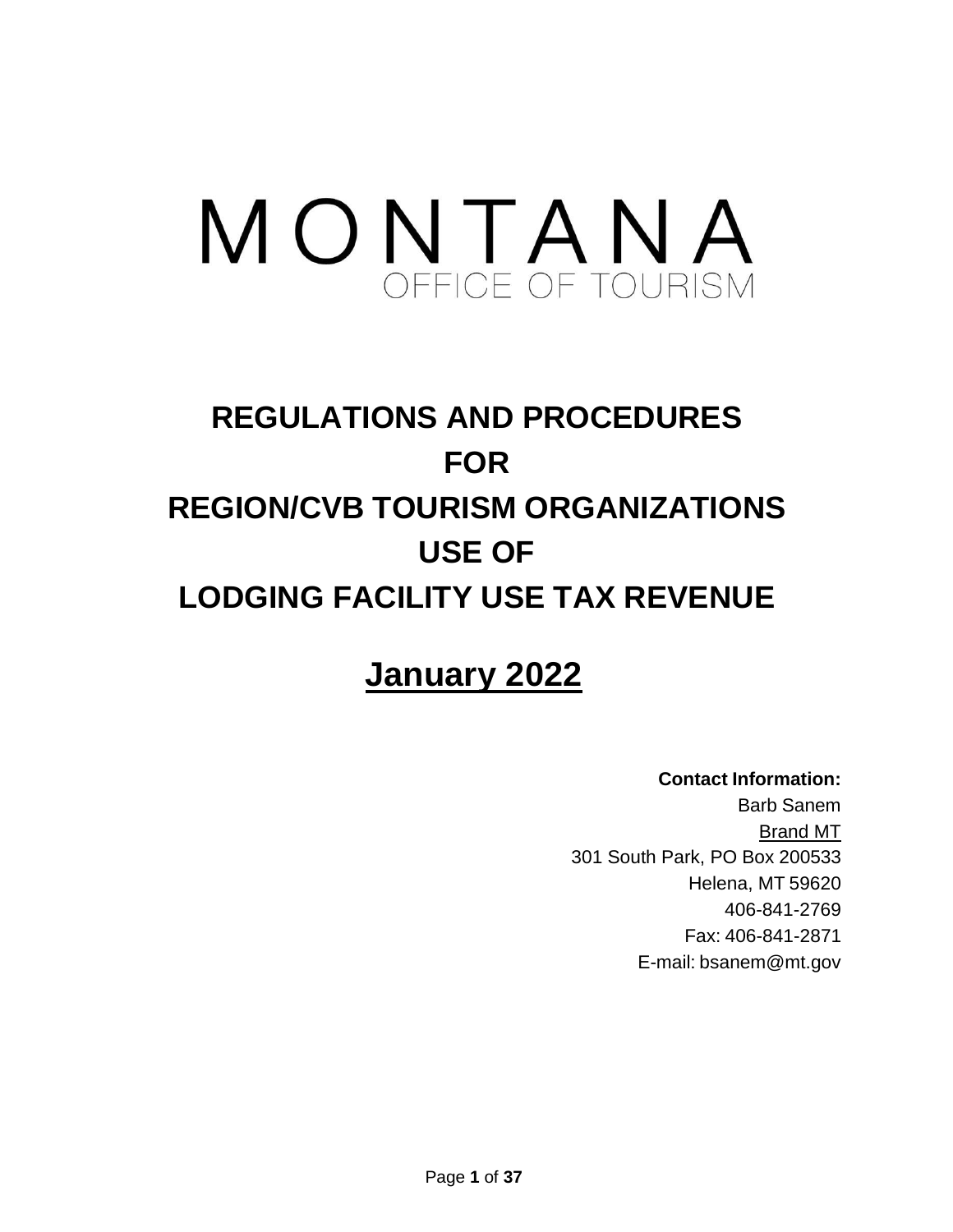# **Table of Contents**

| 1.             |       | $\boldsymbol{4}$                                                                     |          |  |  |
|----------------|-------|--------------------------------------------------------------------------------------|----------|--|--|
| 2.             |       |                                                                                      |          |  |  |
| 3 <sub>1</sub> |       |                                                                                      |          |  |  |
|                | 3.1   | FORMING AN ORGANIZATION 3                                                            |          |  |  |
|                | 3.2   |                                                                                      |          |  |  |
|                | 3.3   |                                                                                      |          |  |  |
|                |       |                                                                                      |          |  |  |
|                |       |                                                                                      |          |  |  |
| 5.             |       |                                                                                      | 12       |  |  |
|                | 5.1   |                                                                                      |          |  |  |
|                | 5.2   |                                                                                      |          |  |  |
|                | 5.3   |                                                                                      |          |  |  |
|                | 5.4   |                                                                                      |          |  |  |
|                | 5.5   |                                                                                      |          |  |  |
|                |       | 5.5.1 ELIGIBLE EXPENDITURES __________________                                       |          |  |  |
|                |       |                                                                                      |          |  |  |
|                |       |                                                                                      |          |  |  |
|                |       |                                                                                      |          |  |  |
|                | 6.1   |                                                                                      |          |  |  |
|                | 6.2   |                                                                                      |          |  |  |
| 7.             |       |                                                                                      |          |  |  |
| 8.             |       | BIDDING AND REQUEST FOR PROPOSAL (RFP) PROCESS __________________________________ 20 |          |  |  |
|                | 8.1   |                                                                                      |          |  |  |
|                | 8.2   |                                                                                      |          |  |  |
|                | 8.3   |                                                                                      | 21       |  |  |
|                |       | 8.3.1 REQUEST FOR PROPOSAL (RFP)REQUIREMENTS ___________________________________     | 21       |  |  |
|                |       | 9. FUND MANAGEMENT & FISCALRESPONSIBILITES ______________________________            | 22       |  |  |
|                | 9.1   |                                                                                      | 22       |  |  |
|                |       |                                                                                      |          |  |  |
|                |       |                                                                                      |          |  |  |
|                | 9.2.4 |                                                                                      | 23<br>23 |  |  |
|                |       | 10. COMPLIANCE REQUIREMENTS & REPORTING __________________________________           | 23       |  |  |
|                | 10.1  | <b>CONTRACTS</b>                                                                     | 23       |  |  |
|                |       | 10.2 LETTER OF INTENT <b>A PERIODIC CONTROL</b>                                      | 23       |  |  |
|                |       |                                                                                      | 24       |  |  |
|                |       |                                                                                      | 24       |  |  |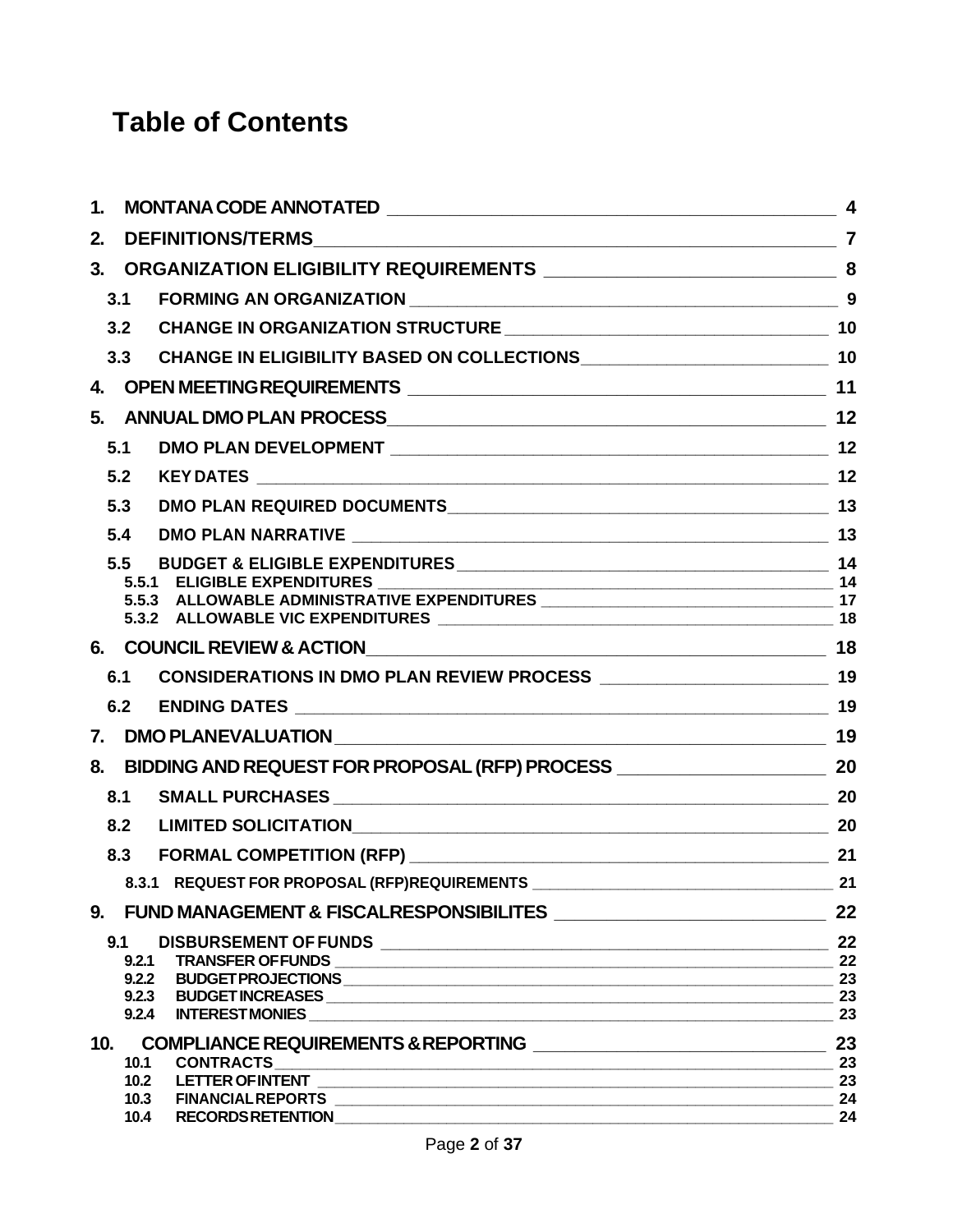| 10.5    | <b>REGULATIONS &amp; PROCEDURES REVIEW</b><br>10.6 AUDIT | 24<br>24 |
|---------|----------------------------------------------------------|----------|
|         | 11. BOOKKEEPING REGULATIONS                              | 25       |
|         | 12. ACTIONS FOR NON-COMPLIANCE                           | 26       |
|         |                                                          | 28       |
|         |                                                          | 28       |
| 2.      |                                                          | 28       |
| $3_{-}$ |                                                          | 28       |
| 4.      |                                                          | 28       |
| 5.      |                                                          |          |
| 6.      |                                                          | 30       |
| 7.      |                                                          |          |
| 9.      |                                                          |          |
| 10.     |                                                          |          |
| 11.     |                                                          | 34       |
|         | 12.                                                      | 34       |
| 13.     | <b>RESEARCH</b>                                          | 35       |
| 14.     |                                                          | 35       |
| 15.     | <b>VISITOR SERVICES</b>                                  | 35       |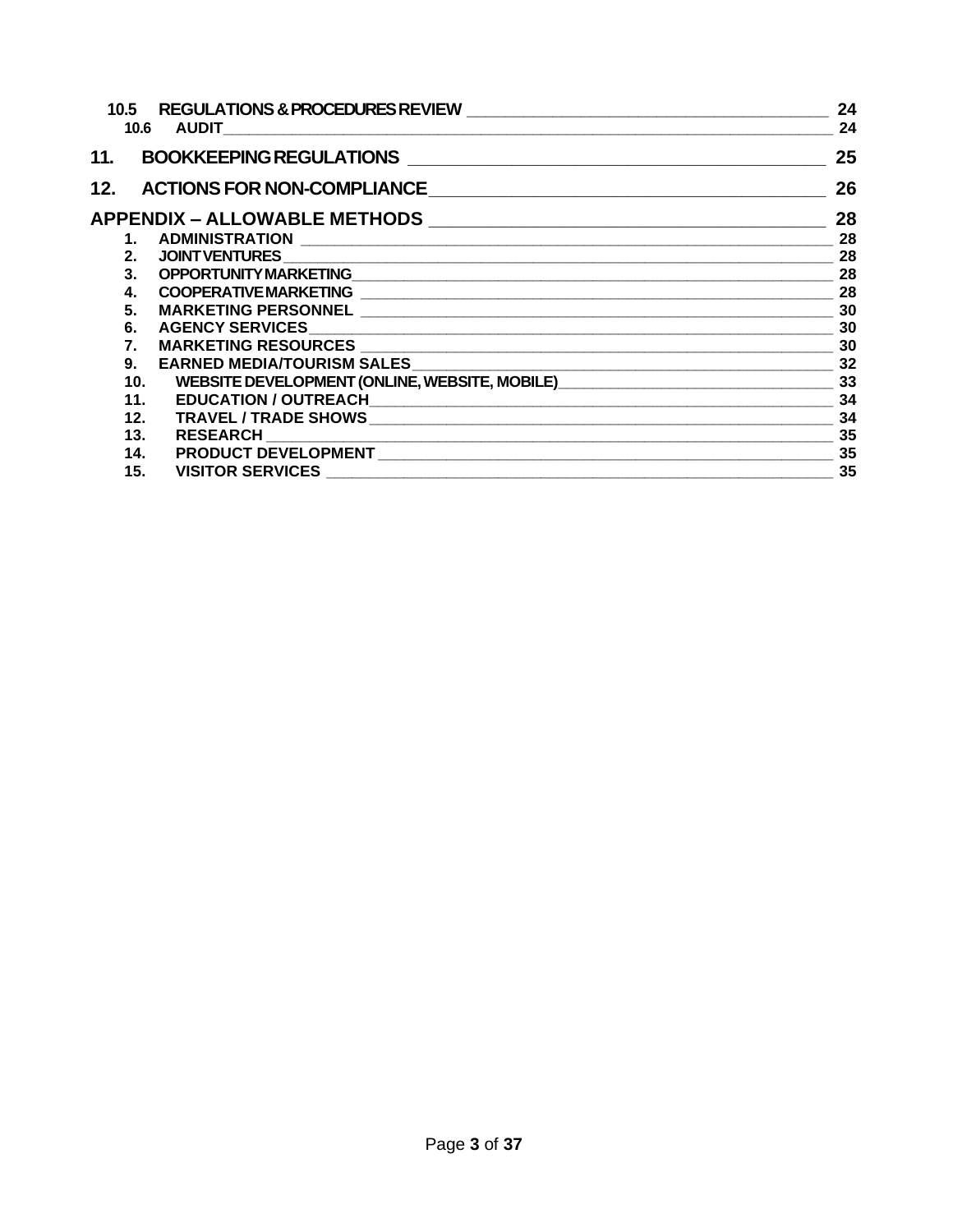# **REGION/CVB TOURISM REGULATIONS FOR USE OF LODGING FACILITY USE TAX REVENUE**

# <span id="page-3-0"></span>**1. MONTANA CODE ANNOTATED**

### **MCA 2-15-1816 Tourism advisory council**

### **There is created a tourism advisory council.**

- (1) The council is composed of not less than 12 members appointed by the governor from Montana's private sector travel industry and includes at least one member from Indian tribal governments, with representation from each tourism region initially established by executive order of the governor and as may be modified by the council under subsection (5).
- (2) Members of the council shall serve staggered 3-year terms, subject to replacement at the discretion of the governor. The governor shall designate fourof the initial members to serve 1-year terms and four of the initial members to serve 2-year terms.
- (3) The council shall:
	- (a) oversee distribution of funds to regional nonprofit tourism corporations for tourism promotion and to nonprofit convention and visitors bureaus inaccordance with **Title 15, chapter 65, part 1**, and this section;
	- (b) advise the department of commerce relative to tourism promotion;
	- (c) advise the governor on significant matters relative to Montana'stravel industry;
	- (d) prescribe allowable administrative expenses for which accommodation tax proceeds may be used by regional nonprofit tourism corporations and nonprofit convention and visitors bureaus;
	- (e) direct the university system regarding Montana travel research;
	- (f) approve all travel research programs prior to their being undertaken; and
	- (g) encourage regional nonprofit tourism corporations to promotetourist activities on Indian reservations in their regions.
- (4) The council may modify the tourism regions established by executive order ofthe governor.
- (5) The department of commerce shall adopt such rules as may be necessaryto implement and administer **Title 15, chapter 65, part 1**, and this section.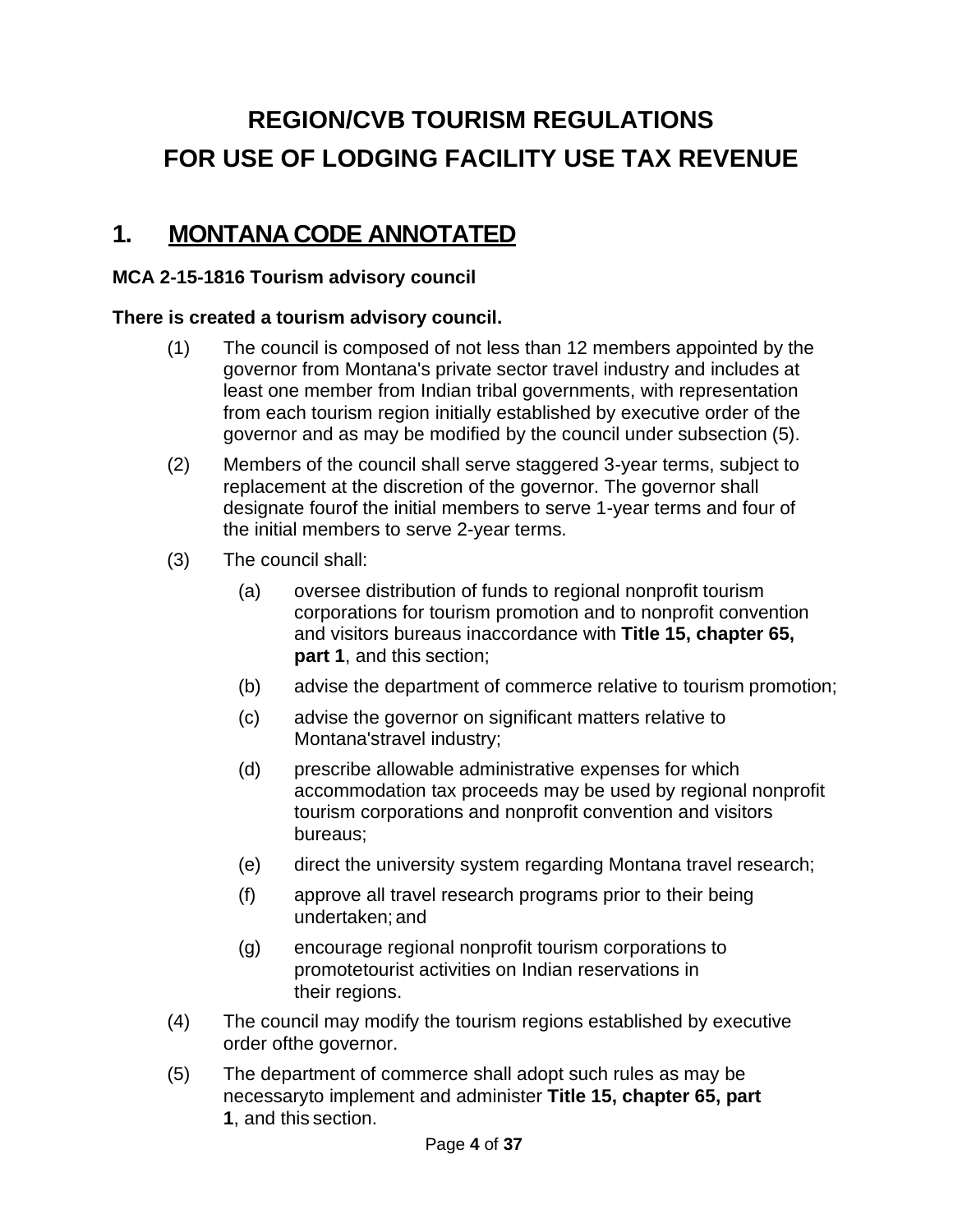### **Removed and replaced with 2021 language. MCA 15-65-121. (Temporary) Distribution of tax proceeds. (2021 MCA Version)**

*(Terminates June 30, 2027--sec. 12, Ch. 563, L. 2021.)*

- (1) The proceeds of the tax imposed by **15-65-111** must, in accordance with the provisions of **17-2-124**, be deposited in an account in the state special revenue fund to the credit of the department. The department may spend from that account in accordance with an expenditure appropriation by the legislature based on an estimate of the costs of collecting and disbursing the proceeds of the tax. Before allocating the balance of the tax proceeds in accordance with the provisions of **17-2-124** and as provided in subsections (2)(a) through (2)(i) of this section, the department shall determine the expenditures by state agencies for in-state lodging for each reporting period and deduct 4% of that amount from the tax proceeds received each reporting period. The department shall distribute the portion of the 4% that was paid with federal funds to the agency that made the in-state lodging expenditure and deposit 30% of the amount deducted less the portion paid with federal funds in the state general fund.
- (2) The balance of the tax proceeds received each reporting period and not deducted pursuant to the expenditure appropriation, deposited in the state general fund, distributed to agencies that paid the tax with federal funds, or deposited in the heritage preservation and development account must be transferred to an account in the state special revenue fund to the credit of the department of commerce for tourism promotion and promotion of the state as a location for the production of motion pictures and television commercials, to the Montana historical interpretation state special revenue account, to the Montana historical society, to the university system, to the state-tribal economic development commission, and to the department of fish, wildlife, and parks, as follows:
	- (a) 1% to the Montana historical society to be used for the installation or maintenance of roadside historical signs and historic sites;
	- (b) 2.5% to the university system for the establishment and maintenance of a Montana travel research program;
	- (c) 6.5% to the department of fish, wildlife, and parks for the maintenance of facilities in state parks that have both resident and nonresident use;
	- (d) 1.4% to the invasive species state special revenue account established in **80- 7-1004**;
	- (e) 60.3% to be used directly by the department of commerce;
	- (f) (i) except as provided in subsection  $(2)(f)(ii)$ , 22.5% to be distributed by the department to regional nonprofit tourism corporations in the ratio of the proceeds collected in each tourism region to the total proceeds collected statewide; and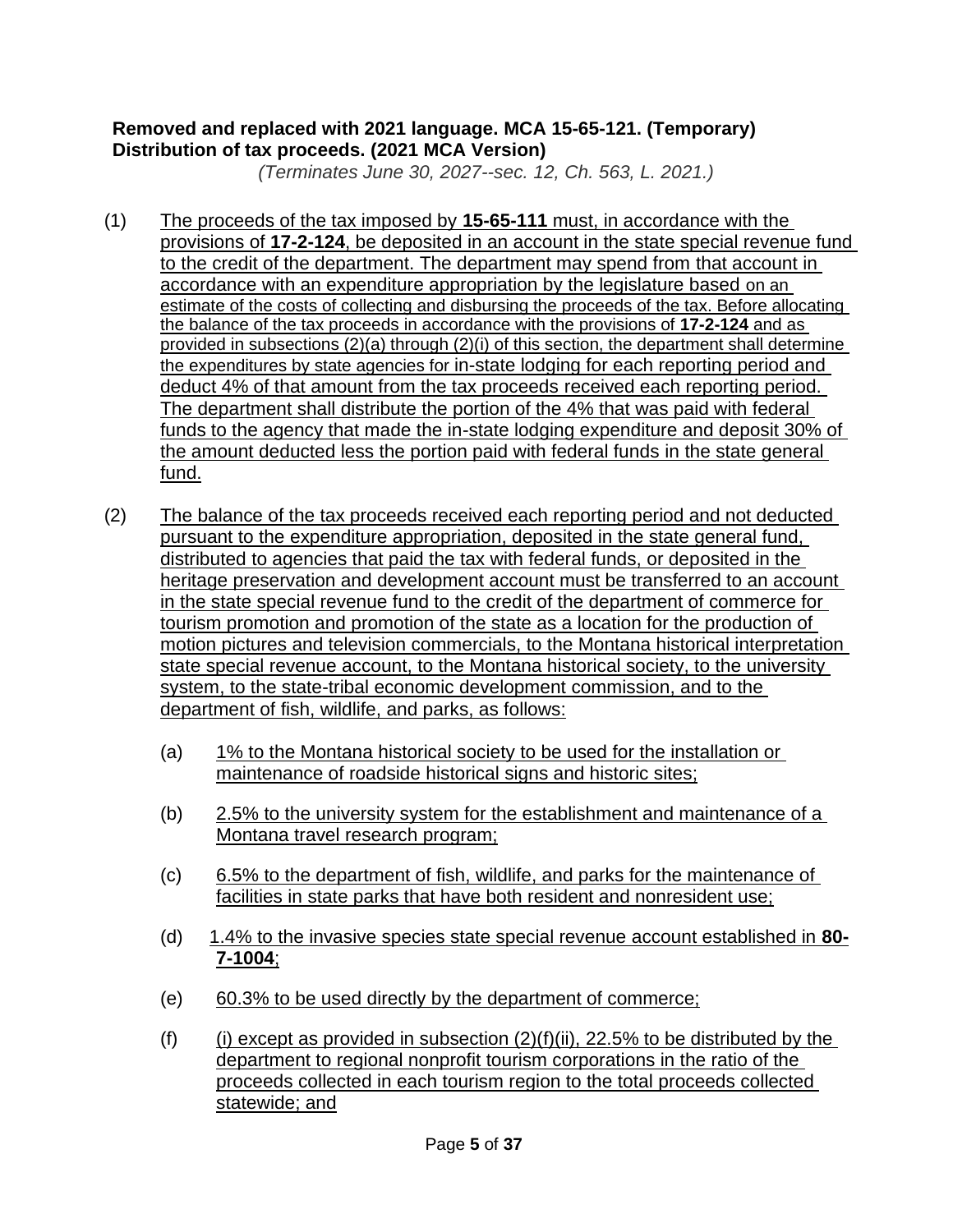(ii) if 22.5% of the proceeds collected annually within the limits of a city, consolidated city-county, resort area, or resort area district exceeds \$35,000, 50% of the amount available for distribution to the regional nonprofit tourism corporation in the region where the city, consolidated city-county, resort area, or resort area district is located, to be distributed to the nonprofit convention and visitors bureau in that city, consolidated city-county, resort area, or resort area district;

- (g) 0.5% to the state special revenue account provided for in **90-1-135** for use by the state-tribal economic development commission established in **90-1- 131** for activities in the Indian tourism region;
- (h) 2.6% to the Montana historical interpretation state special revenue account established in **22-3-115**; and
- (i) 2.7% or \$1 million, whichever is less, to the Montana heritage preservation and development account provided for in **22-3-1004**. The Montana heritage preservation and development commission shall report on the use of funds received pursuant to this subsection (2)(i) to the legislative finance committee on a semiannual basis, in accordance with **5-11- 210**.
- (3) If a city, consolidated city-county, resort area, or resort area district qualifies under **15-68-820**(5)(b)(iii) or this section for funds but fails to either recognize a nonprofit convention and visitors bureau or submit and gain approval for an annual marketing plan as required in **15-65-122**, then those funds must be allocated to the regional nonprofit tourism corporation in the region in which the city, consolidated citycounty, resort area, or resort area district is located.
- (4) If a regional nonprofit tourism corporation fails to submit and gain approval for an annual marketing plan as required in **15-65-122**, then those funds otherwise allocated to the regional nonprofit tourism corporation may be used by the department of commerce for tourism promotion and promotion of the state as a location for the production of motion pictures and television commercials.
- (5) The tax proceeds received that are transferred to a state special revenue account pursuant to subsections  $(2)(a)$  through  $(2)(c)$ ,  $(2)(e)$ , and  $(2)(f)$  are statutorily appropriated to the entities as provided in **17-7-502**.
- (6) The tax proceeds received that are transferred to the invasive species state special revenue account pursuant to subsection (2)(d), to the Montana historical interpretation state special revenue account pursuant to subsection (2)(h), and to the Montana heritage preservation and development account pursuant to subsection (2)(i) are subject to appropriation by the legislature.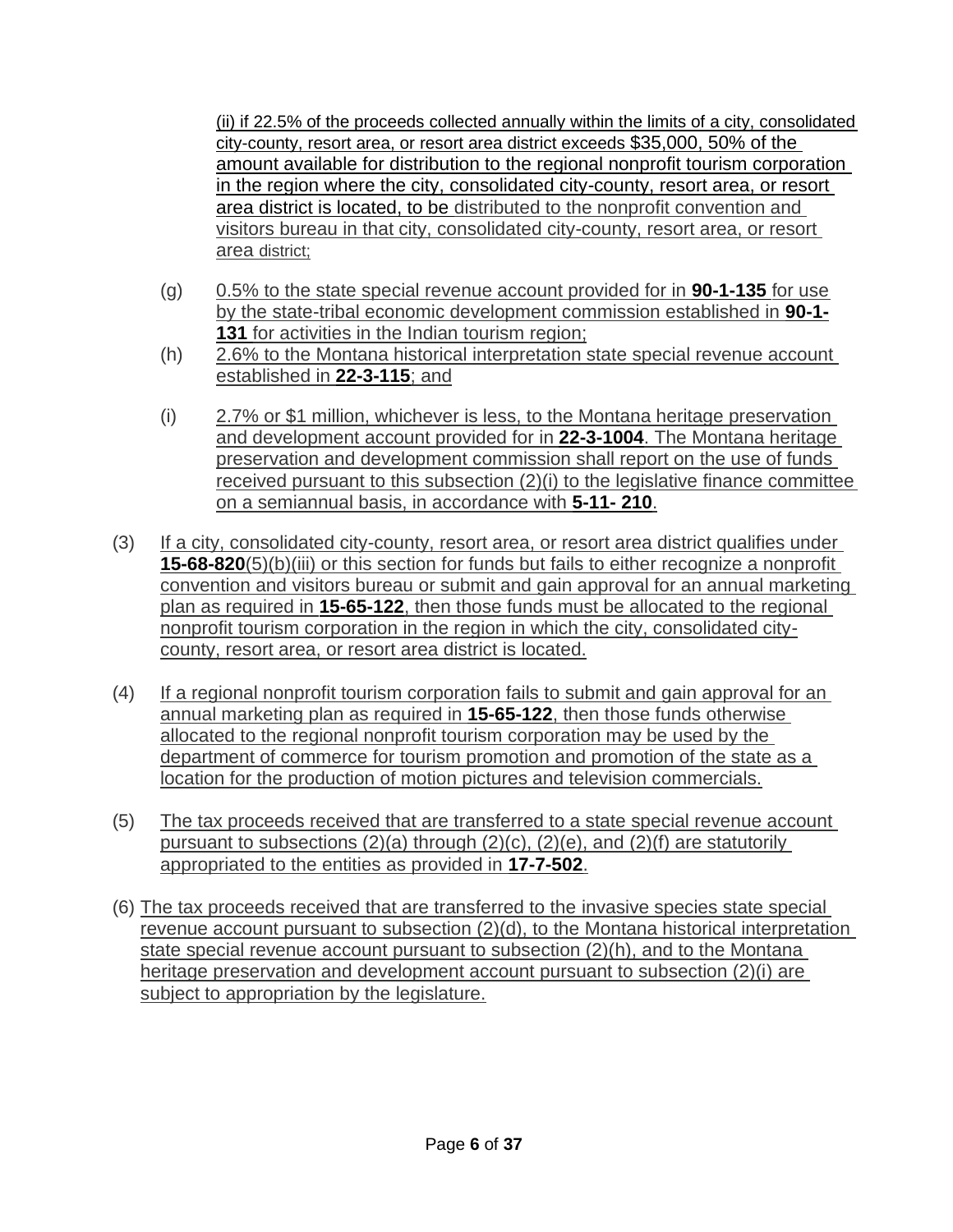### **MCA 15-65-122. Qualification of nonprofit entities for receipt of funds -- limitation on administrative costs.**

- (1) The department of revenue shall provide the council with quarterly reports of regional tax proceeds and tax proceeds of cities, consolidated city-counties, resort areas, and resort area districts that qualify for disbursement of funds under **15-65-121**.
- (2) Funds may not be disbursed to a regional nonprofit tourism corporation or nonprofit convention and visitors bureau until that entity has submitted an annual marketing plan to the council and that plan has been approved by the council.
- (3) A maximum of 20% of the funds received by a regional nonprofit tourism corporation or nonprofit convention and visitors bureau may be used for administrative purposes as defined by the council.

# <span id="page-6-0"></span>**2. DEFINITIONS/TERMS**

**"Authorized Representative"** refers to the elected president of the board of directors of the regional tourism organization, or the top elected official of the governing body or teemployed executive director/president of the organization.

**"Brand MT"** refers to Brand MT, a division of the Department of Commerce.

**"Convention and Visitors Bureau" (CVB),** also referred to as a DMO, refers to a nonprofit corporation organized under Montana law and recognized by a majority of the governing body in the city, consolidated city-county, resort area, or resort areadistrict in which the bureau is located.

**"Council"** refers to the Tourism Advisory Council (TAC).

**"Department"** refers to Department of Commerce.

**"DMO"** refers to Destination Marketing/Management Organization. A Destination Marketing/Management Organization (DMO) is defined as a community asset responsible for programs promoting a community as an attractive travel destination and enhancing its public image as a dynamic place to live and work. Through the impact of travel, it strengthens the community's economic position and vitality which provides opportunity for all the people in the destination. While destination marketing helps position a particular destination as an attractive brand, the role of destination management is to ensure its sustainability over a prolonged period of time.

**"Governing Body"** refers to the city, consolidated city/county, resort area, or resort area district giving support to the DMO for recognition by the Council.

**"Indian Country Region"** refers to the tourism areas recognized as being historically associated with the seven federally recognized reservations in Montana and the Little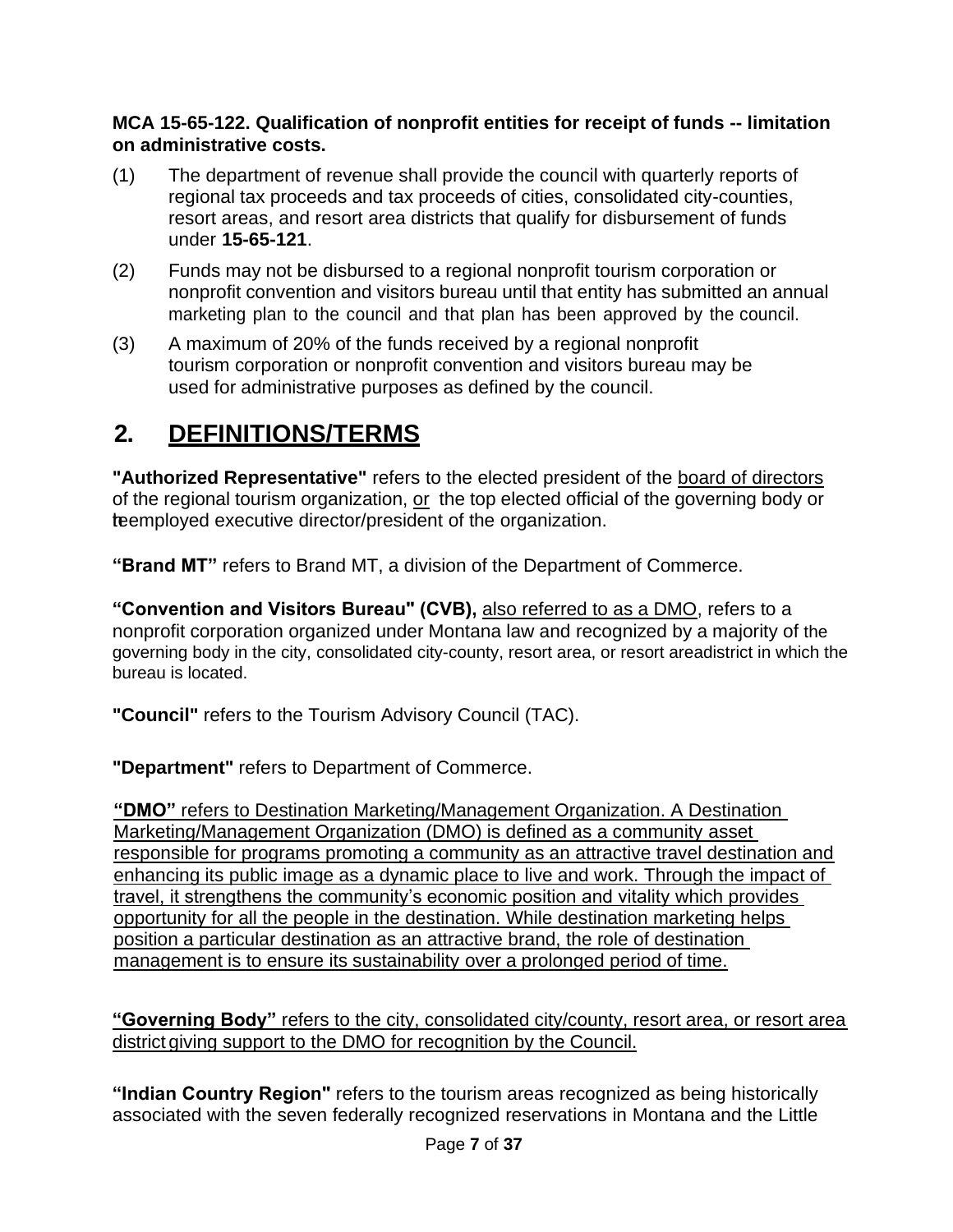Shell Chippewa tribe.

**"Lodging Facility"** refers to a building containing individual sleeping rooms or suites, providing overnight lodging facilities for periods of less than 30 days to the general public for compensation. The term includes a facility represented to the public as a hotel, motel, campground, resort, dormitory, condominium, inn, dude ranch, guest ranch, hostel, public lodging house, or bed and breakfast facility.

All lodging facilities are required to get a lodging facility use tax identification number.

See **Administrative Rule 42.14.302** for Who Must Pay the Tax <http://www.mtrules.org/gateway/ruleno.asp?RN=42%2E14%2E302>

**"MCA"** – Montana Code Annotated (Legislative rules adopted into State Code)

**"Organization"** refers to the nonprofit region/CVB organizations, which meet legalrequirements and guideline requirements to be formally recognized by the Council.

**"Region"** also referred to as a DMO, refers to nonprofit tourism corporation or region organized under Montana law and recognized by the council as the entity for promoting tourism within one of several regions established by executive order of the governor.

**"Tourism Advisory Council"** as defined in **MCA 2-15-1816** (Page 4)

**"Underlined Text"** designates the most current changes to the Regulations.

# <span id="page-7-0"></span>**3. ORGANIZATION ELIGIBILITY REQUIREMENTS**

The following is the definition, purpose, overall function and responsibility of officially recognized organizations.

A Destination Marketing/Management Organization (DMO) is defined as a community asset responsible for programs promoting a community as an attractive travel destination and enhancing its public image as a dynamic place to live and work. Through the impact of travel, it strengthens the community's economic position and vitality which provides opportunity for all the people in the destination. While destination marketing helps position a particular destination as an attractive brand, the role of destination management is to ensure its sustainability over a prolonged period of time.

The purpose of the DMO is to create a thoughtful strategy and implement a plan to:

- Promote a destination to identified target markets and audiences with a unified message.
- Create a desire for visitors to come and stay in the region or community area and encourage them to return.
- Support the destination as a steward of responsible travel and recreation.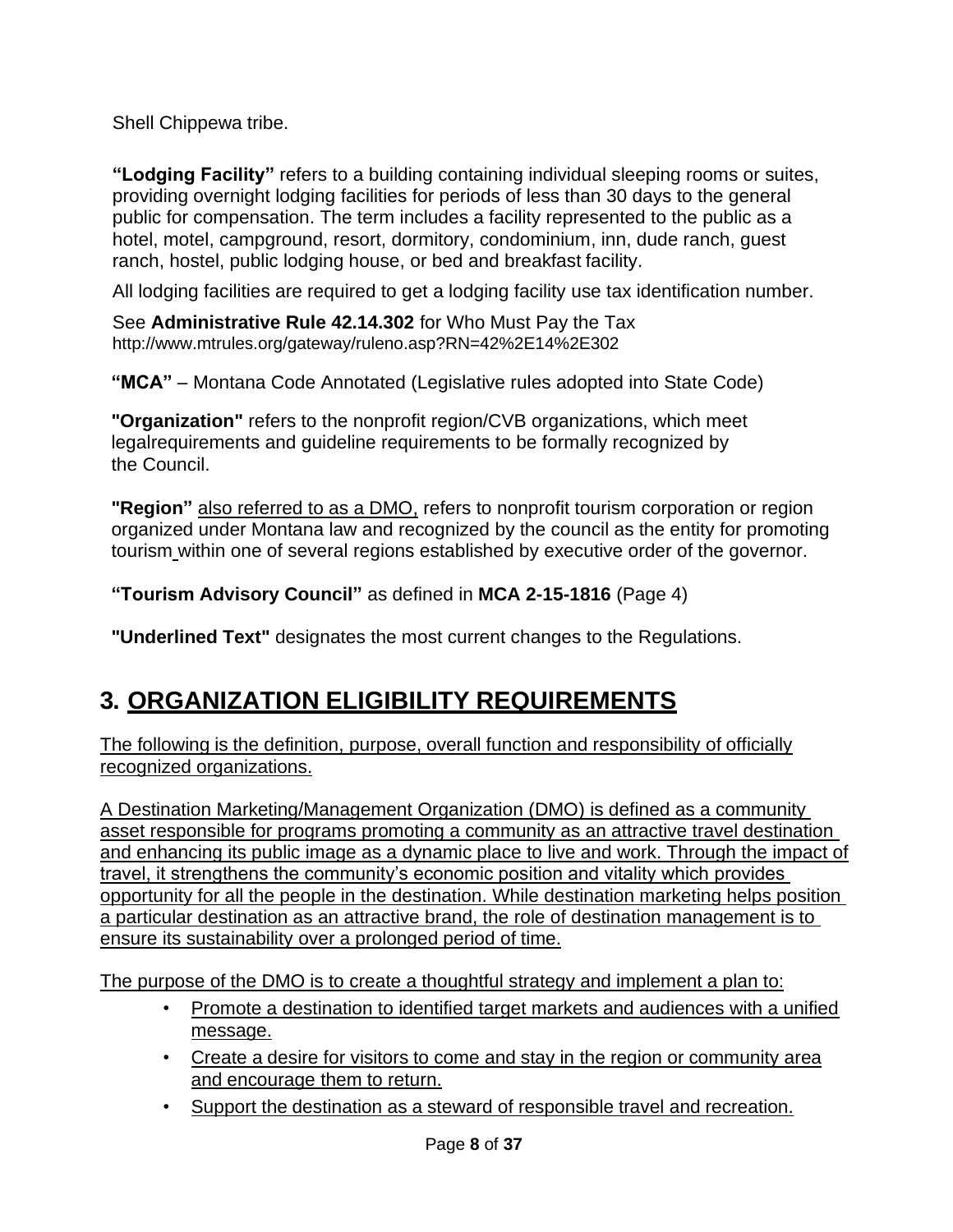- Serve as a resource for information and destination advocacy.
- Support tourism development that enhances the visitor experience.

### **Fiduciary Responsibility**

A DMO spends public funds promoting a multitude of visitor amenities valued collectively by the people of a destination. The director of the organization should be prepared to handle a great deal of reporting, audits, and financial accounting. The organization shall have a board of directors for oversight purposes and all operations must be transparent.

### **Relevance in the Community**

A DMO is a shared asset within the community it serves, therefore it must work collaboratively with other available community organizations such as Chamber of Commerce, Business Improvement District or other community or government agencies. For a DMO to be successful, tourism must be a core value of the community and promotions should support the public good for the benefit and well-being of all.

### **Visitor Information**

The DMO is expected to create and maintain timely and relevant methods to deliver visitor information during the planning process as well as at the destination. This includes a comprehensive website for all DMOs. For CVBs this includes an accessible physical location within the community, managed or affiliated, where visitor information may be easily acquired.

### **Economic Development**

A DMO helps pave the way for economic development agencies, for local corporations and educational institutions looking to recruit top talent. If a destination is a desirable place to visit, it is often an attractive place to live and start a business.

# <span id="page-8-0"></span>**3.1 FORMING AN ORGANIZATION**

By law, only one nonprofit organization within each tourism region or eligible city, consolidated city/county, resort area, or resort area district can be approved to receive available lodging facility use tax revenue. Organizations will submit the following documentation to the Council for approval and recognition at least 30 days prior to the June TAC meeting. Organizations may not enter into a contract with the Department without this documentation.

- 1. Proof of registration as a not-for-profit corporation, with activestanding, registered with the Montana Secretary of State.
- 2. Proof of not-for-profit exempt status from the Internal Revenue Service.
- 3. Federal identification number.
- 4. Copy of current bylaws and articles of incorporation. Bylaws shall reveal that tourism is the purpose or part of the purpose of the organization.
- 5. Open access to all meetings related to any expenditures of lodging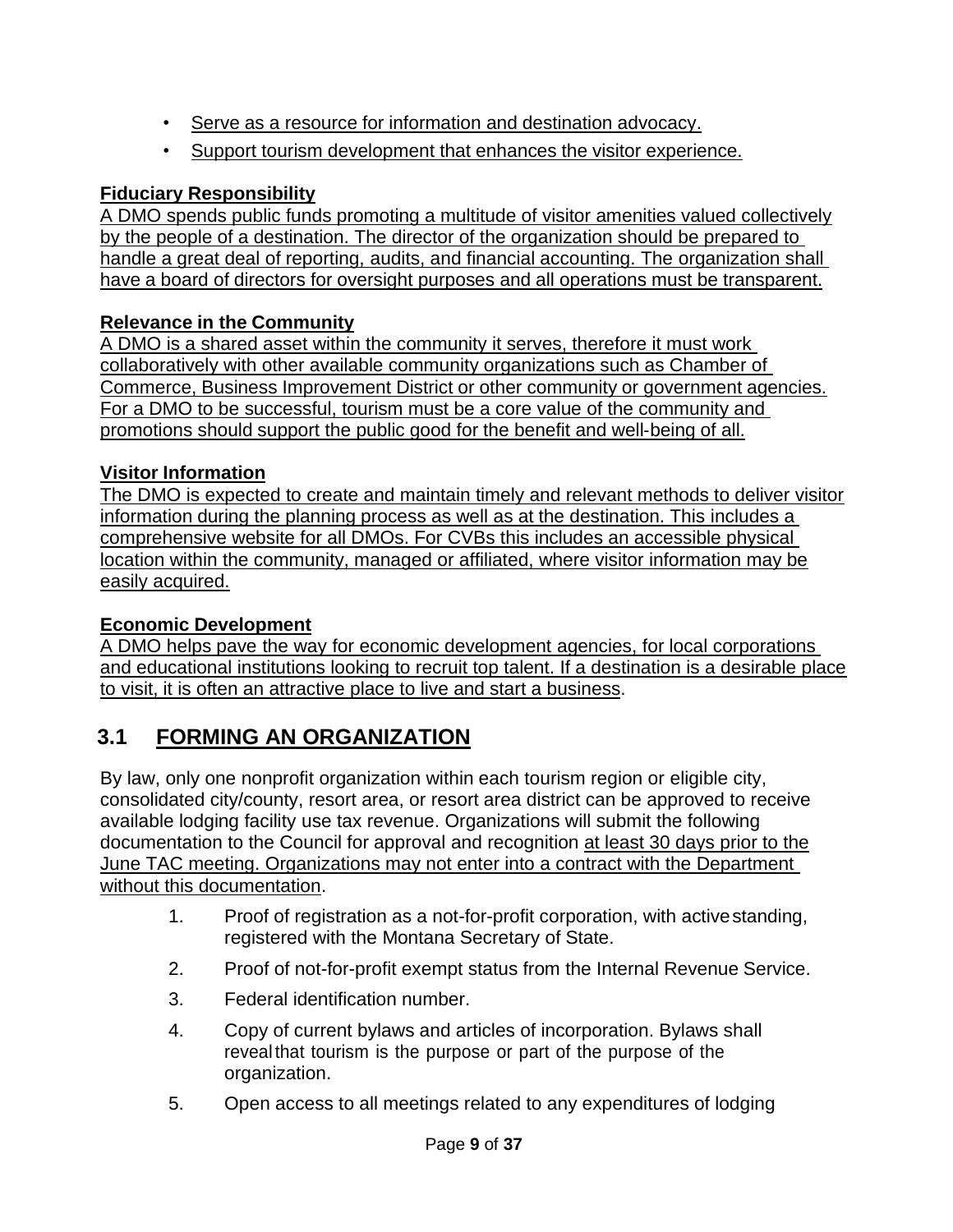facility use tax revenue, as required by law.

6. CVB's shall present a duly passed resolution from the governing body of their city, consolidated city/county, resort area, or resort area district giving support to the CVB for recognition by the Council.

Funds are awarded only to organizations, which meet the requirements of the Lodging Tax Law and have been formally recognized by the Council at the June meeting.

Organizations must also have their annual budget and marketing plan approved by the Council. Marketing plans are reviewed by the Council in May and approved in June.

Organizations are expected to have one paid staff or board member at each Council meeting. This representative is to be the individual who works most closely with the Department.

Recognition may be revoked of any organization, which fails to comply with the law/rules/regulations governing the distribution of lodging tax revenue.

## <span id="page-9-0"></span>**3.2 CHANGE IN ORGANIZATION STRUCTURE**

When there is a change of the organization's governing body within their city, consolidated city/county, resort area, or resort area district that is contracted with the Department, updates must be provided to the Department within 30 days of the change. A new contract must be issued by the Department for funds to continue to be awarded.

# <span id="page-9-1"></span>**3.3 CHANGE IN ELIGIBILITY BASED ON COLLECTIONS**

Based on a quarterly review of lodging tax collections, recognized organizations that are at risk of dropping below the minimum collections required to receive funds will be notified by the TAC chair that they may become ineligible.

The recognized organization may continue to execute their approved marketing plan and budget through the end of the fiscal year following the year in which they were eligible. This requires an amended contract with Brand MT and a vote of approval by the full TAC.

After one calendar year of failing to meet the minimum required collections, an organization will no longer receive funding. Notification of funding expiration will be provided by the TAC chair and **Brand MT**. Statute specifies that those funds must be allocatedto the regional nonprofit tourism corporation in the region in which the city, consolidated city-county, resort area, or resort area district is located.

If the organization has funds remaining, an amended contract is created to allow the organization to spend down the funds by the end of the following fiscal year. The amended contract must be signed and returned before any funds may be expended during the amended contract period. An updated marketing plan showing how the remaining funds will be expended will be presented for approval by the TAC during the June meeting.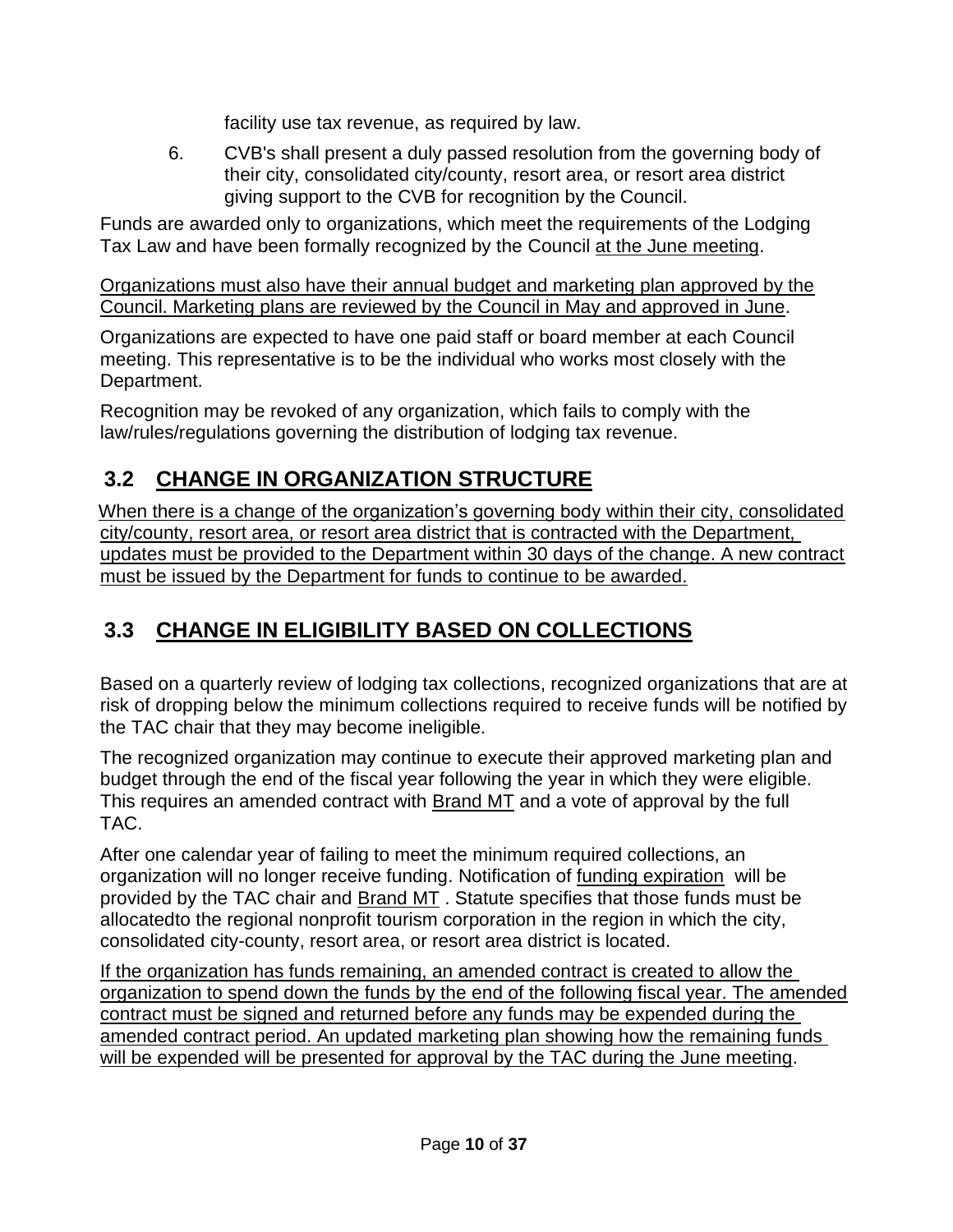During the amended contract period, the organization is still required to follow the Rules and Procedures including quarterly financial reports, marketing evaluation reports, and meeting attendance.

Once the amended contract is concluded, a final financial audit is completed. Any remaining funds not spent will be returned to Brand MT and then be transferred to the corresponding Region.

After meeting the minimum annual threshold of collections for one calendar year hence, the organization may need to re-apply for eligibility (see section 3.1). Funds may not be disbursed until that entity has submitted an annual marketing plan to the Council and that plan has been approved by the Council.

# <span id="page-10-0"></span>**4. OPEN MEETINGREQUIREMENTS**

The Organization shall conduct all meetings in accordance with the open meeting statutes and regulations, pursuant to **Title 2, Chapter 3 MCA**, (https://leg.mt.gov/bills/mca/title\_0020/chapter\_0030/parts\_index.html) and the public's constitutional right to know and to participate pursuant to **Article II, Montana Constitution** (https://leg.mt.gov/bills/mca/title\_0000/article\_0020/parts\_index.html)

"Meeting" is defined as the convening of a quorum of the constituent membership of a public agency or association described in 2-3-203, whether corporal or by means of electronic equipment, to hear, discuss, or act upon a matter over which the agency has supervision, control, jurisdiction, or advisory power.

All meetings must:

- 1. Be open to the public. (see **MCA 2-3-203** for exceptions)
- 2. Maintain a current list of interested persons and organizationsand distribute notices within the notice period.
- 3. Be noticed in a reasonable period prior to the meeting. 48-hours is the recommended minimum.
- 4. Notice meeting time, location, and agenda.
- 5. Provide opportunity for public comment on each agenda item.
- 6. Include a public comment period for items that are not on the agenda.
- 7. Keep meeting minutes and make them available for public inspection.
- 8. Minutes must be approved by the board of directors.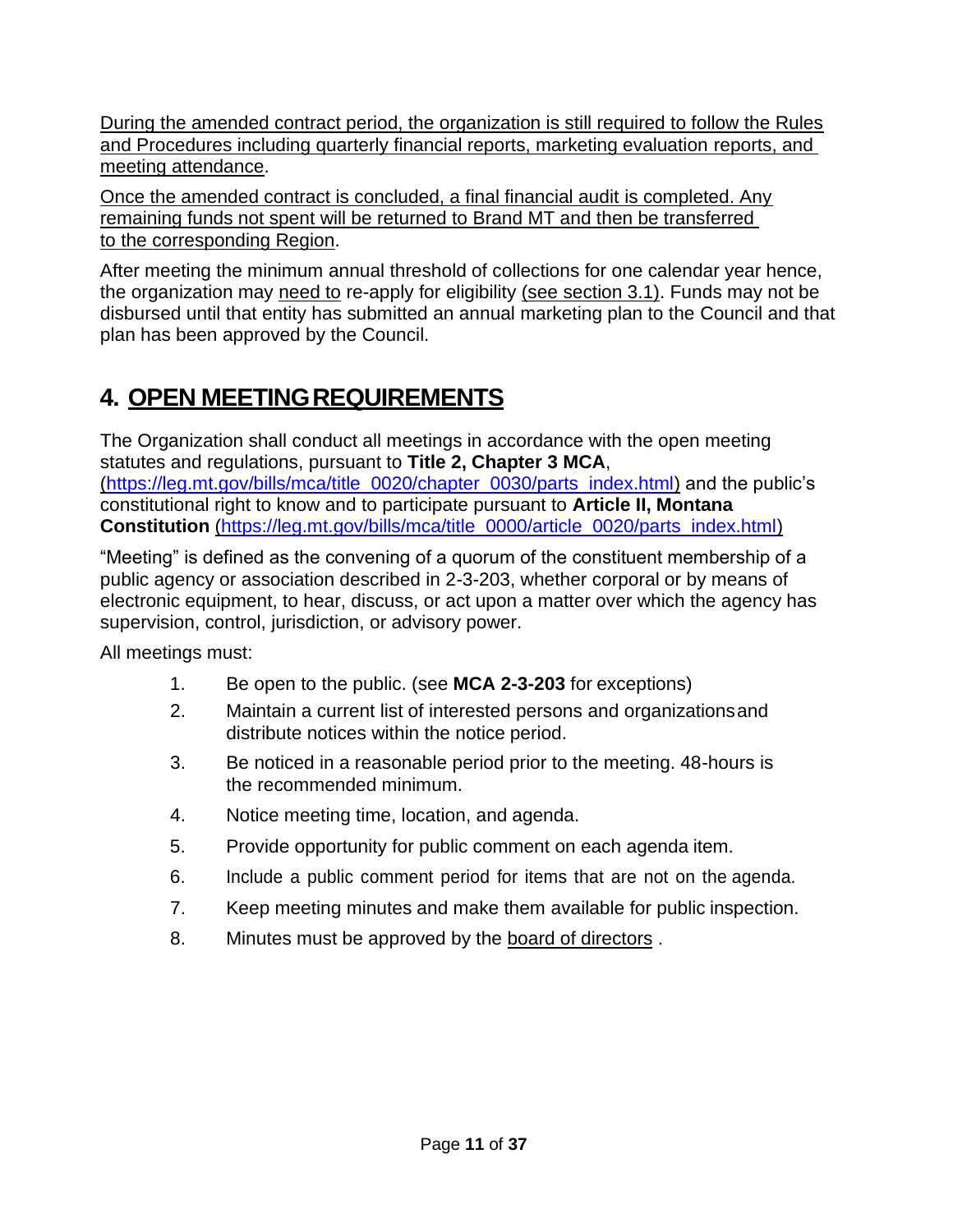# <span id="page-11-0"></span>**5. ANNUAL DMO PLAN PROCESS**

DMO Resource Page: [https://marketmt.com/Programs/Industry-Services-and-](https://marketmt.com/Programs/Industry-Services-and-Outreach/Resources-for-Tourism-Partners)[Outreach/Resources-for-Tourism-PartnersP](https://marketmt.com/Programs/Industry-Services-and-Outreach/Resources-for-Tourism-Partners)rior to the release of any funds, organizations shall receive Council approval, on an annual basis of 1) a narrative DMO plan including overall strategies, goals, objectives,metrics for success, and supporting research, and 2) an annual budget.

The annual DMO plan and budget shall arrive at the Department at least four weeks prior to the scheduled June Council meeting using the forms provided by the State.

Funds will only be released upon approval at the June Council meeting.

Any time an organization is uncertain of eligibility of any expenditure, a representative may request approval from the Marketing Committee in writing.

# <span id="page-11-1"></span>**5.1 DMO PLAN DEVELOPMENT**

Plans are to include the following elements:

- **1.** DMO Plan Narrative
- **2.** DMO Objectives and Metric Targets
- **3.** Budget for all methods

DMO plans submitted are to have been approved by the DMO board of directors.

The plan will be presented at the June Council meeting. Funds will only be released upon Council approval at the June Council meeting.

Further information and details on the DMO plan narrative, objectives, budget, and evaluation are contained on the pages that follow.

# <span id="page-11-2"></span>**5.2 KEY DATES**

The State of Montana's fiscal year begins July 1. The timeline for materials submission and review reflects the July fiscal year.

The annual DMO plan and budget shall be submitted to the Department in May, reviewed for approval by the Council at the June meeting. Any contingencies, stipulations or additional requirements must be addressed on or before June 30<sup>th</sup>.

Organizations shall submit a quarterly financial report that meets Brand MT requirementsduring the months of July, October, January, and April. Reports shall be submitted within 20 calendar days. See Section 11.3.

All evaluation information for the corresponding fiscal year should be reported for each objective no later than December 1 of the next fiscal year unless the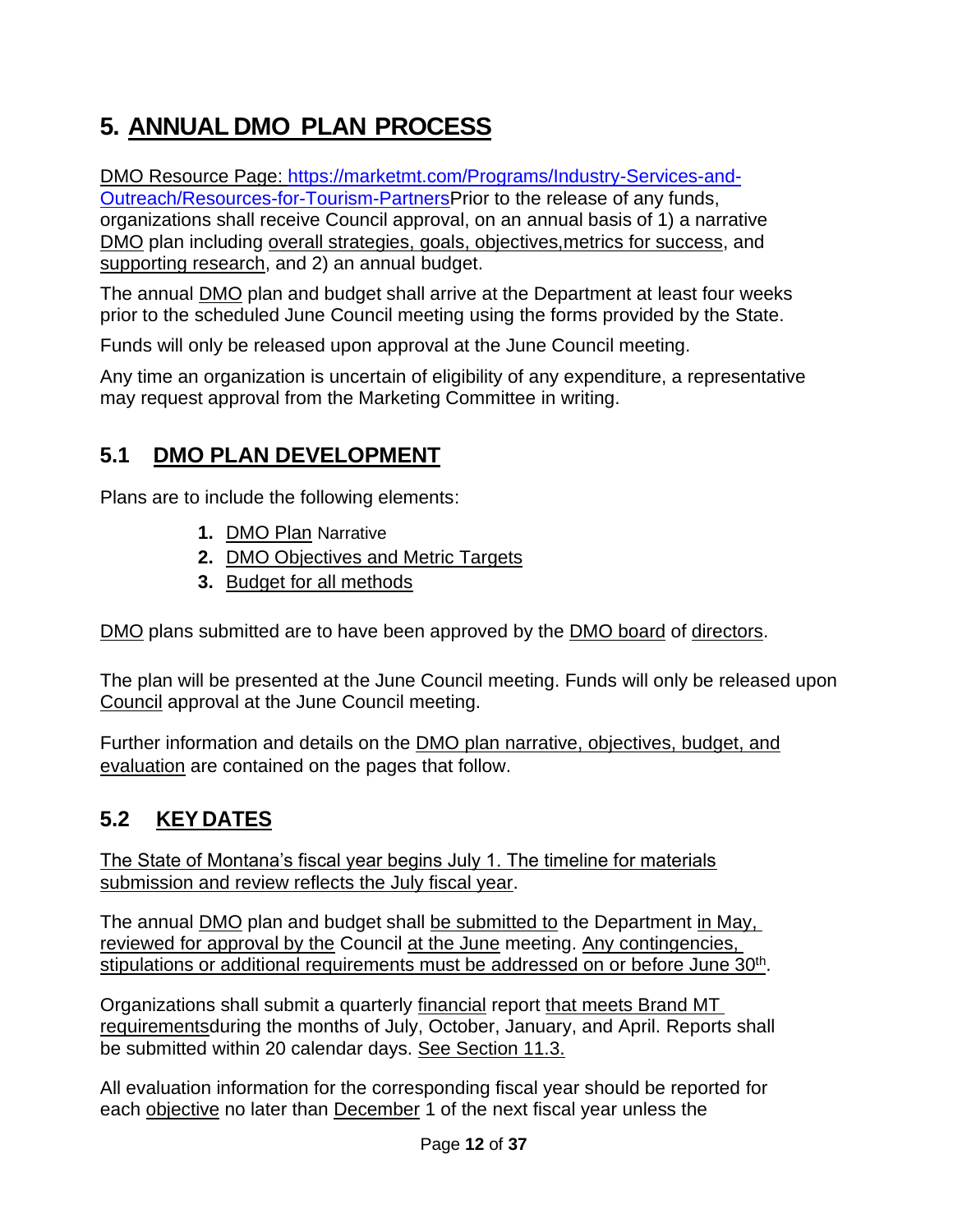organization requests an extension in writing from the Department. Once finalized, evaluation information will be posted by the Department.

# <span id="page-12-0"></span>**5.3 DMO PLAN REQUIRED DOCUMENTS**

These documents must be signed by the authorized representatives and submitted with the annual DMO plan.

- 1. A copy of the motion approving the DMO plan passed by the current Board of Directors
- 2. Applicant's Certificate of Compliance
- 3. Current by-laws of the organization

Providing the above documents are submitted with the annual DMO plan, changes to DMO plan and budget may be submitted under the signature of the executive director of a DMO if authorized annually to do so in writing by the chair of the board of directors..

# <span id="page-12-1"></span>**5.4 DMO PLAN NARRATIVE**

Use the online application to complete your DMO plan narrative, budget chart and evaluation information, addressing the following topics and questions. Please refer to the DMO Handbook for guidance.

- 1. Describe your destination (who you are, who you wish to attract and why would they come) addressing your strengths, opportunities, and potential challenges.
- 2. Briefly describe how your destination aligns with the Montana brand.
- 3. What is the strategic role of your organization? (DMO strategy, select all that apply: Destination Marketing, Destination Management, Destination Stewardship, Destination Development).

Based on the strategic role you serve to your destination, provide the following information:

- a. Define your audience(s) (demographic, geographic and psycho-graphic)
- b. What research supports your DMO strategy?
- c. What are your emerging markets?
- 4. Define and describe your overall goals. A goal is an idea of the future or desired result that a person or group of people envisions, plans and commits to achieve.
	- a. Describe proposed tactics and projects as related to overall goals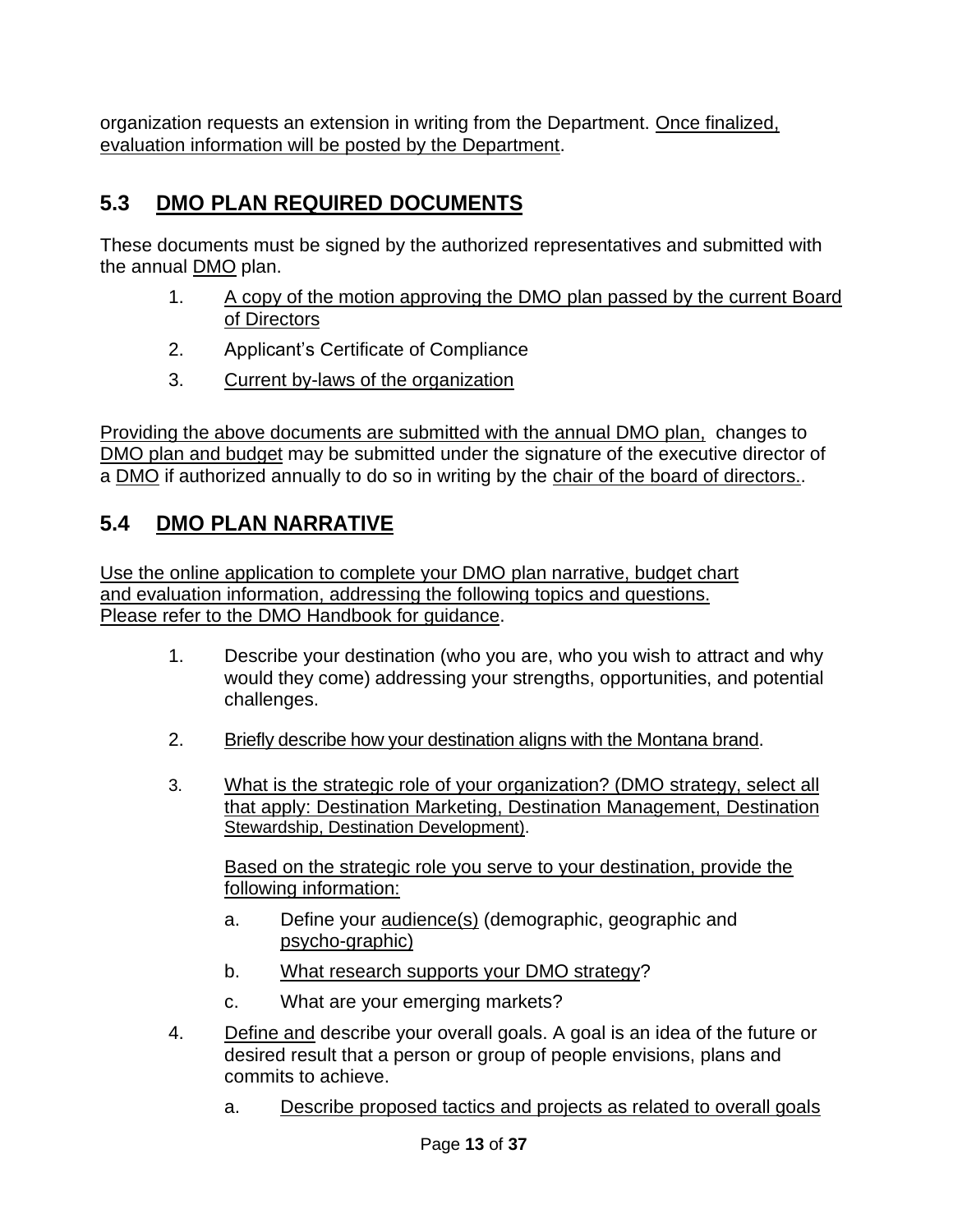and controlled by the organization in its financial statements.

- 5. Define and describe your overall objectives. Objectives are formed from your goals. They are logical, attainable steps to achieve the goals and are able to be measured.
	- a. Include the metric(s) you will use to measure the success of your objectives.
- 6. Complete the Budget Chart showing methods for achieving your objectives. See Section 5.5.

# <span id="page-13-0"></span>**5.5 BUDGET & ELIGIBLE EXPENDITURES**

Using the online application, submit your budget for each method proposed to achieve your Narrative Plan goals and objectives. Refer to the Appendix for allowable methods. Refer to the DMO Handbook for method descriptions and examples.

### <span id="page-13-1"></span>**5.5.1 ELIGIBLE EXPENDITURES**

The following are eligible expenditures for DMO plans.

- 1. Domestic and international messaging campaigns. Domestic can include destination resident and nonresident audiences. DMO messaging must pertain to marketing of experiences and/or management of the movement and behaviors of the visitor.
- 2. Advertising in print publications and digital assets funded by lodging tax.
- 3. Computers, software and audio-visual equipment required for implementation of a method.
- 4. Visitor Amenities such as VIC enhancements and improvements, visitor kiosks,visitor information, responsible recreation resources, cultural tourism, visitor signage and wayfinding, visitor amenities, and visitor restroom enhancements, etc. Please reference the Appendix for budget limits and additional guidelines.
- 5. Content development supporting all tactics/methods.
- 6. Contract and agency services.
- 7. Conventions, meetings, groups and event recruitment, promotion and subsidies/sponsorships. .
- 8. Database development and management.
- 9. Department or DMO approved VIC staff training and customer service training.
- 10. Destination marketing/management/stewardship plan development such as strategic planning and brand development. This includes related communication materials raising awareness of the organization mission, role, strategic plan and effectiveness in these efforts and support the overall industry.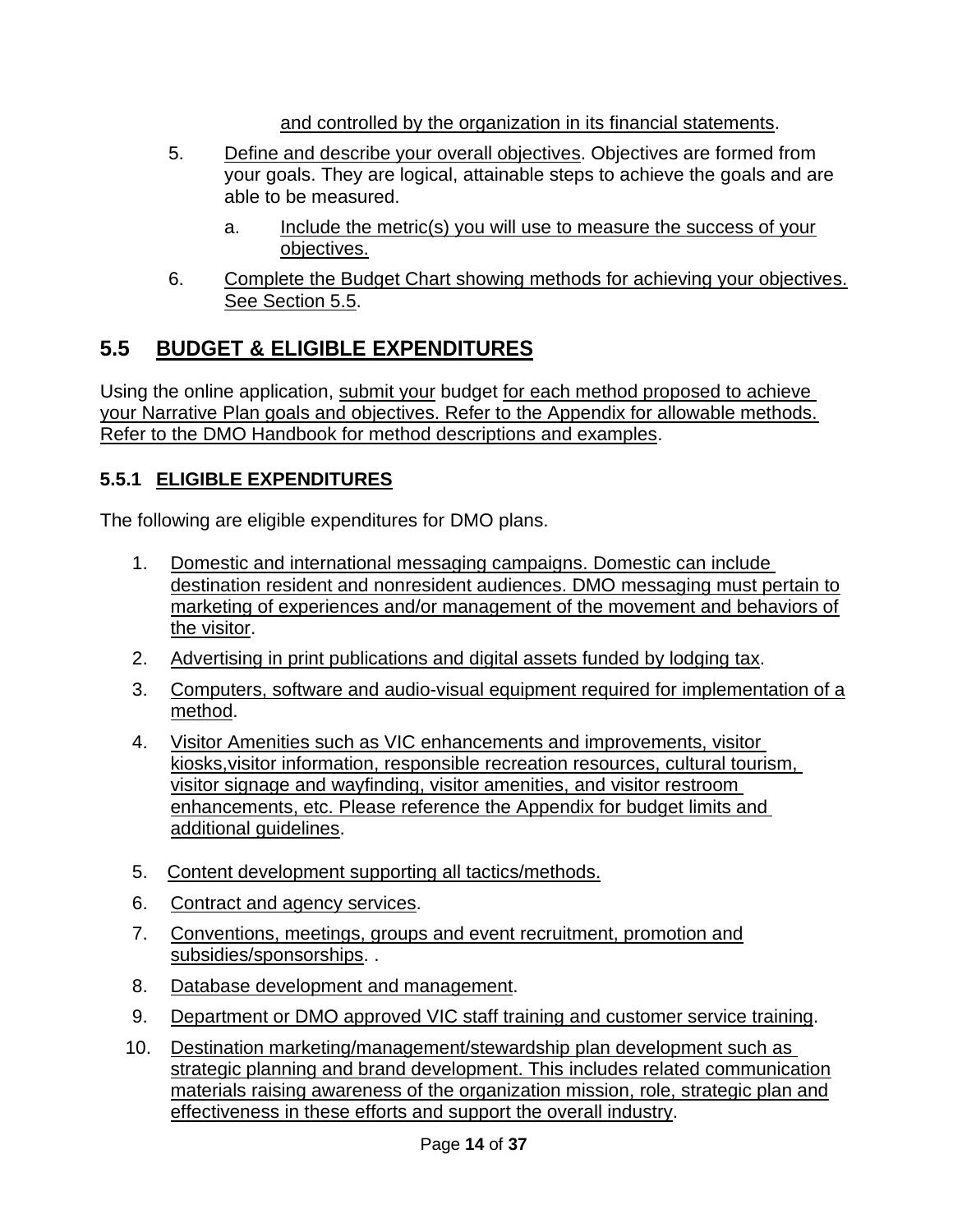- 11. Digital asset development (website/webpage development, mobile apps, maintenance/updates and hosting fees).
- 12. Education/outreach activities such as to training, workshops, community relations/outreach, professional development and support of educational entities such as Voices of Montana Tourism or similar organizations.
- 13. Familiarization tours (FAMs trips).
- 14. Film and television production and promotion.
- 15. Research which may include reports, conversion studies and focus groups, data analysis including, but not limited to, destination operating systems, visitor profiles, economic impact analysis, return on investment (ROI), destination brand research, website ROI, social media ROI and website usability.
- 16. Media and digital influencer trips.
- 17. Membership dues for Destinations International, U.S. Travel Association or similar destination marketing industry recognized programs.
- 18. Membership dues for organizations and associations which are required to implement a method or dues which will result in a quantifiable benefit greater than the cost of the membership.
- 19. Multi-media advertising methods such as: print (brochures, travel guides, signage); digital (online, display, and screen readers), broadcast (radio, TV), streaming, out-of-home, social media (organic and paid), email/newsletter marketing, search engine marketing and optimization (SEM/SEO - paid and organic), native advertising (sponsored content), remarketing/retargeting, video advertising.
- 20. Online support services such as Simpleview, CVENT, Meltwater, Cision, Submittable, Digital Asset Management platforms, etc.
- 21. Organization call center operations.
- 22. Development, production and distribution of physical material and digital/content including postage, shipping and handling.
- 23. Photo/video library and photo/video development and acquisition.
- 24. Promotion items and sweepstakes including forms to enter.
- 25. Publicity, earned media and communications.
- 26. Personnel related to publicity, marketing, sales and community outreach (costs can include gross wages for hours worked, paid time off, and employer state and federal taxes).
- 27. Promotion of event hosted by funded and/or cooperative partners, including development and marketing. Event attendees must include nonresident attendees to the destination where the event is held. Applies to Cooperative Marketing projects. Salaries of funded organization employees and general administrative costs excluded.
- 28. Travel trade sales programs for meetings, incentive, conferences and exhibitions,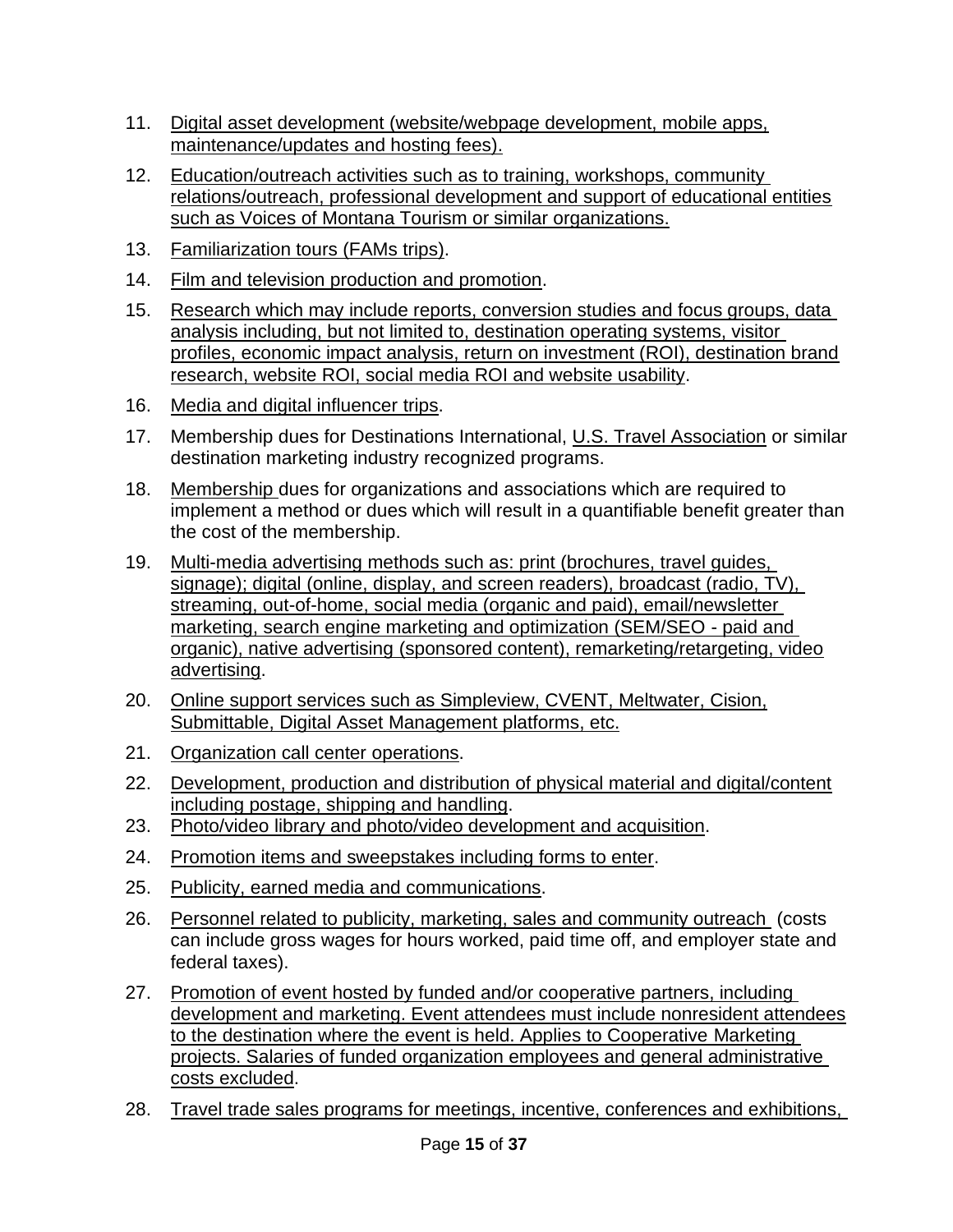foreign independent travel, group tours, weddings, reunions and other destinationbased events.

- 29. Travel costs related to the attendance of the primary DMO contact at Tourism Advisory Council meetings, the official Department and DMO meetings, the annual Governor's Conference on Tourism & Recreation (transportation/mileage, meals and lodging only). Up to the state allowable amount in un-receipted expenses is allowable per day. Maximum daily amount is subject to change. Please contact Brand MT for current allowance. (See Section 12, Bookkeeping Regulations).
- 30. Travel, meals and lodging which are directly justifiable as a necessary component for the successful completion of an approved method. In-destination and out-ofdestination (domestic and international) rules apply. *See Handbook and Bookkeeping Regulations for details.*
- 31. Travel/trade show attendance, participation, promotion and exhibition.
- 32. Visitor Information Center (VIC) funding for staffing (including gross wages for hours worked, paid time off, and employer state and federal taxes, state liability insurance for volunteers.

Methods not identified herein will be evaluated on a case-by-case basis by the Council.

### **5.5.2 INELIGIBLE EXPENDITURES**

- 1. Any expenditure which is made prior to Council approval or final approval from the Marketing Plan Committee on behalf of the Council, regardless of eligibility or nature of the method.
- 2. Alcoholic beverages.
- 3. Financial sponsorships not related to enhancement of visitor experience or travel trade sales, except as allowed under Opportunity Marketing.
- 4. Organization/association dues, which are not required for implementation of a method.
- 5. Paid membership (dues) solicitation literature.
- 6. Purchase of land; purchase and/or construction of buildings that do not enhance the visitor experience. Infrastructure not owned and managed by a qualifying government entity, tribal government or nonprofit organization.
- 7. Items for resale.
- 8. Administration costs incurred by other organizations in the implementation of cooperative projects.
- 9. Disbursement of funds to other **DMOs or entities that have not provided an** allowable good or service.
- 10. Relocation information and services.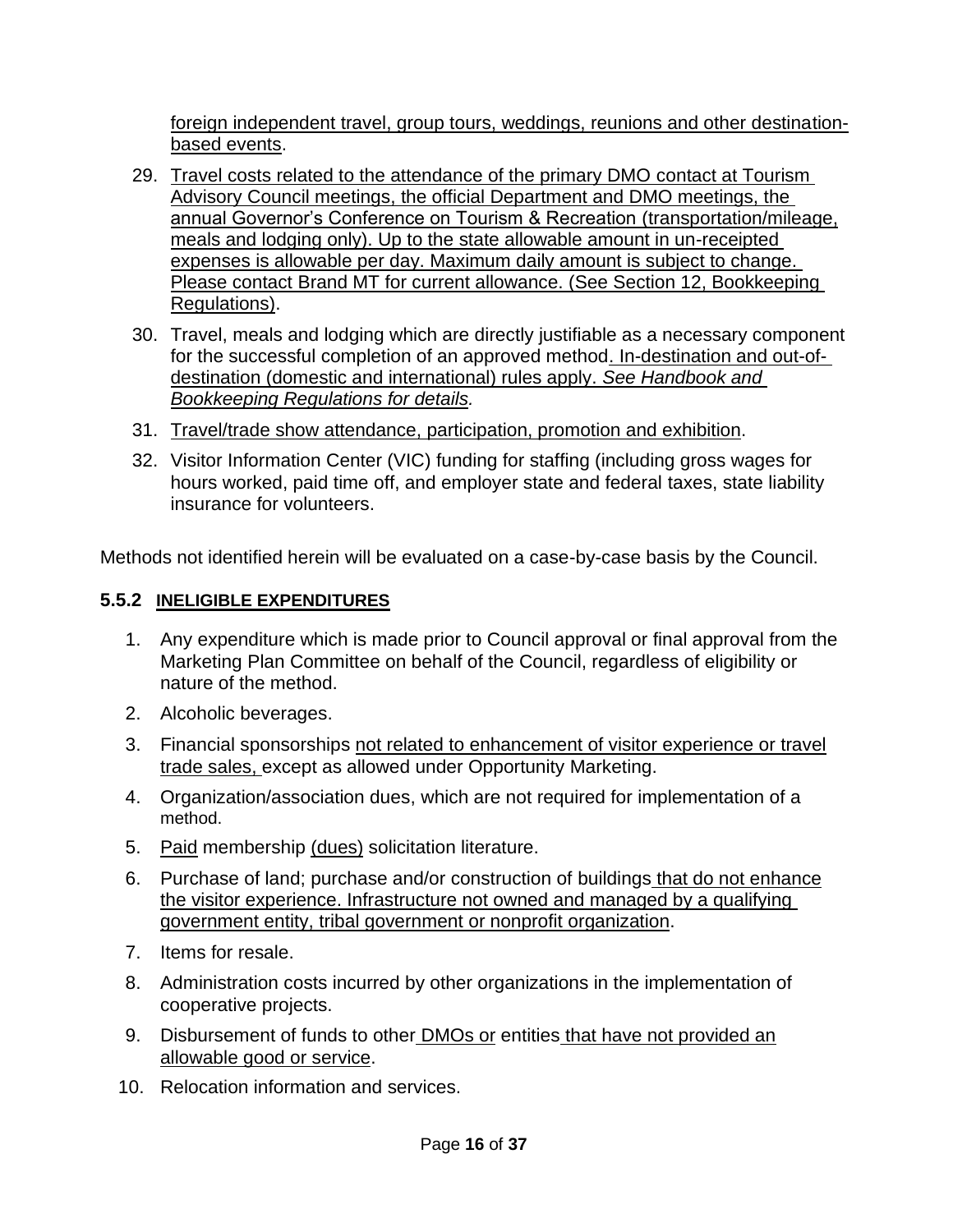### <span id="page-16-0"></span>**5.5.3 ALLOWABLE ADMINISTRATIVE EXPENDITURES**

Up to, but not exceeding, 20% of the organization's new annual revenue may be designated to cover administrative expenses, which are identified below. New annual revenue shall be defined as any new lodging facility use tax collections that have not had administrative expenses deducted from it.

The intent of the administrative budget is to cover costs incurred in the implementation of approved methods funded by the lodging facility use tax.

- 1. Accountant fees.
- 2. Bank charges.
- 3. Employer paid benefits including bonuses, health care, 401k, saving plans.
- 4. Books and reference materials.
- 5. Commercial transportation tickets.
- 6. Equipment such as adding machine, copying machine, phone, postage meter, camera, computer, peripheral equipment, software, Wi Fi Router, tablet,LCD projectors, etc.
- 7. Janitorial services.
- 8. Legal fees.
- 9. Maintenance contracts for equipment.
- 10. Meeting rooms.
- 11. Office supplies.
- 12. Postage.
- 13. Reasonable costs for coffee breaks during meetings of the board of directors (i.e., coffee, nonalcoholic beverages, doughnuts).
- 14. Registration fees for professional development.
- 15. Rent.
- 16. Salaries.
- 17. Storage.
- 18. Travel, meals and lodging which are directly justifiable as a necessary component for the successful completion of an approved method. Up to the state allowable amount un-receipted expenses is allowable per day. Maximum daily amount is subject to change. Please contact Brand MT for current allowance. (See Section 11, Bookkeeping Regulations)
- 19. Utilities, cell phone contracts, cloud data storage subscriptions.
- 20. Convention and/or Event Subsidies
- 21. VIC seasonal enhancements/beautification such as planter box Items not included will be considered on a case-by-case basis annually by the Council.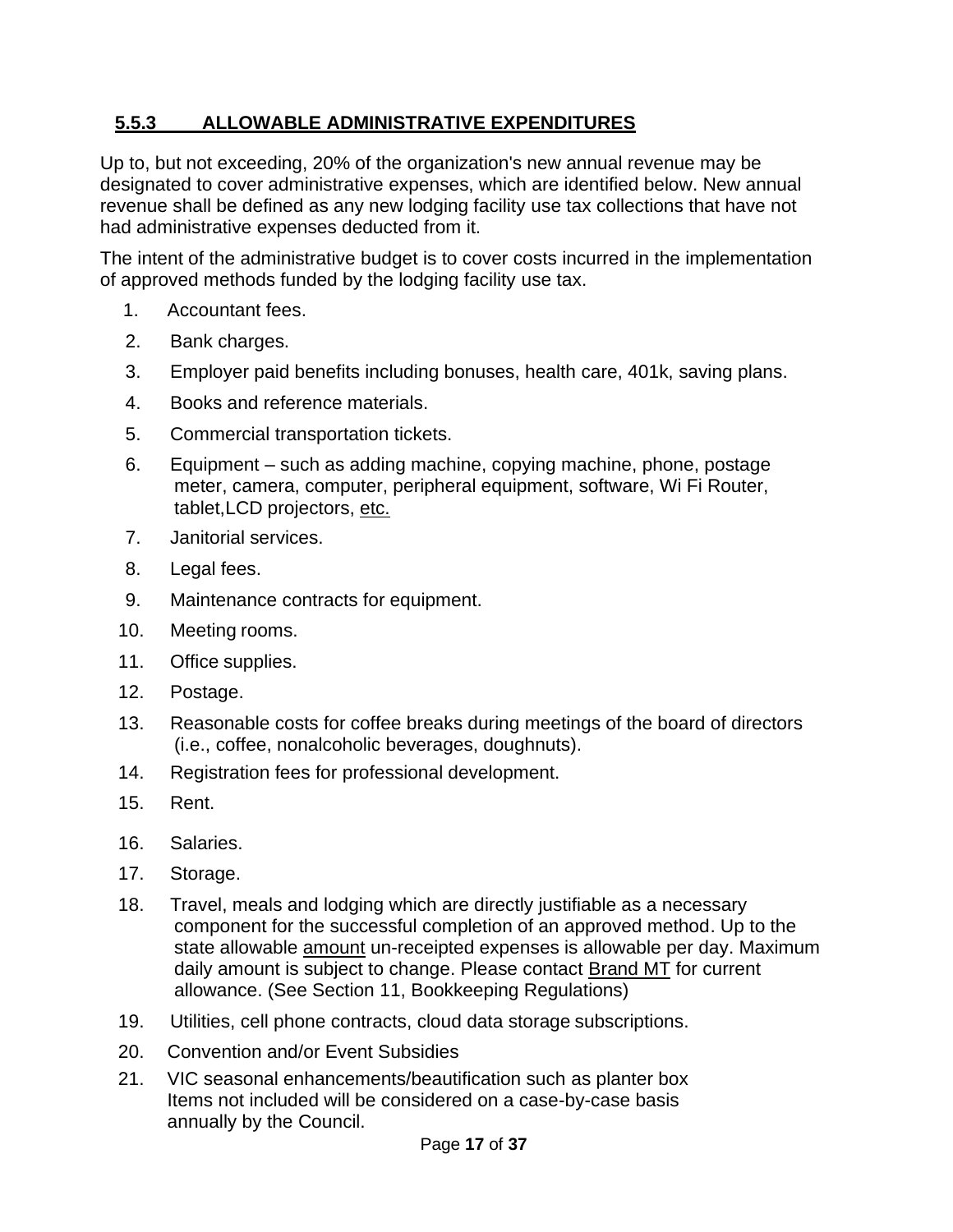### <span id="page-17-0"></span>**5.3.2 ALLOWABLE VIC EXPENDITURES**

Our purpose is to create a valuable and positive experience for the visitor.

Duties considered part of travel counselor manager/staffing funded with bed tax dollars may include but are not limited to:

- 1. Responding to tourism inquiries in an appropriate manner.
- 2. Compiling, inputting and disseminating data where appropriate regarding information on visitors, calendar of events, local hotels & other tourism businesses.
- 3. Making lists of businesses to contact about tourism concerns.
- 4. Researching information for guests.
- 5. Ordering, storing, or stocking brochures and maps from attractions/hotels, etc.
- 6. Maintaining the VIC area.
- 7. Conceiving and developing area wide tours and support materials for same.
- 8. VIC scheduling and payroll.
- 9. Participation in organization-approved hospitality and tourism customer service training and familiarization activities.

VIC staff should be knowledgeable of resources available for sharing and distribution of information relating to travel conditions and activities within their area and the state of Montana.

# <span id="page-17-1"></span>**6. COUNCIL REVIEW & ACTION**

Prior to the full Council meeting, the **DMO** plan and budget will be reviewed by the Marketing Committee of the Council. The Marketing Committee then recommends to the full Council to:

- Approve as submitted
- Approve with stipulations
- Resubmit with clarification
- Not approve based on eligibility or feasibility

The full Council and audience will be given the opportunity to discuss committee recommendations during Council meetings.

Organizations are notified in writing by the Chair of the Council of formal action by the Council, generally within two weeks.

All DMO plans are to be developed in the context of public involvement in the process and open meeting requirements.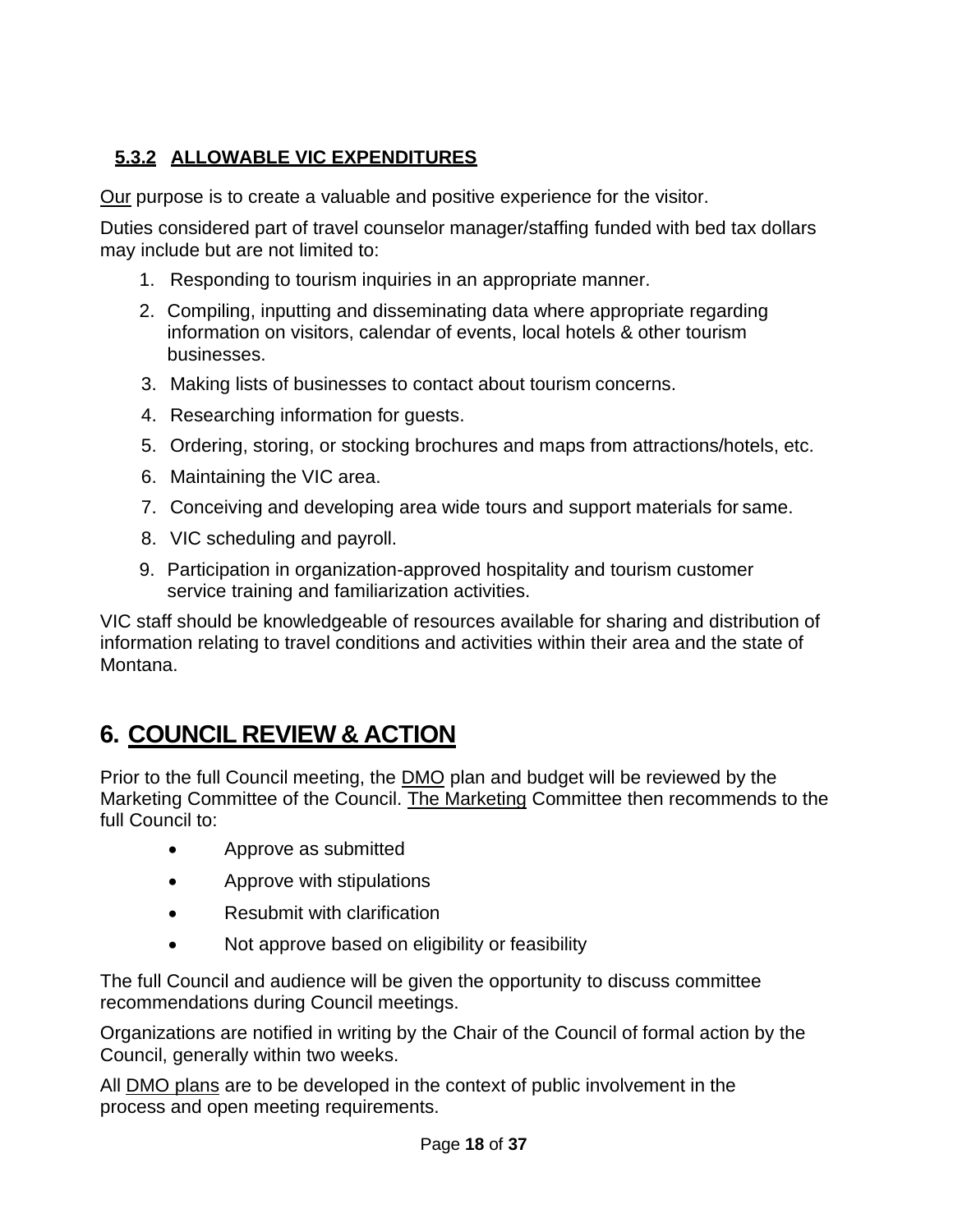### <span id="page-18-0"></span>**6.1 CONSIDERATIONS IN DMO PLAN REVIEW PROCESS**

Council will first consider if the DMO plan is complete and if methods and expenditures clearly fall within the list of eligible methods. (See section 5.5.1 for eligible expenditures). DMO plans will be reviewed against criteria such as outlined below.

- 1. Is the DMO plan narrative complete per the requirements in Section 5.4?
- 2. Does the strategic role of the organization align with the needs of the destination?
- 3. Do the overall goals and objectives meet the need of the audience(s) identified in the DMO plan?
- 4. Do the methods support the strategy, goals and objectives of the DMO plan?
- 5. Does the DMO plan have the potential to create or sustain tourism-related expenditures?
- 6. Does the DMO plan provide sufficient metrics for measuring results?

## <span id="page-18-1"></span>**6.2 ENDING DATES**

Methods which have been approved by the Council but are not underway by June 30 within that fiscal year will be considered closed by the Department.

Any fund balances which remain may be transferred to other marketing methods in that fiscal year or accrued for use the following year by notifying the Department. These balances will be verified by the Department at the time of the audit.

# <span id="page-18-2"></span>**7. DMO PLANEVALUATION**

DMOs shall provide evaluation information to the Department by December 1 of the next fiscal year. The Department reviews and approves evaluation information by January 1. The Department provides a status report to the Council. The Council may recommend action for non-compliance (see section 13 Actions for Non-Compliance).

Evaluations shall fulfill the requirements specified in these regulations and other requirements specified at the time of approval. Any additional requirements requested by the Council or Department in writing shall be met by the organization.

Using the online application evaluation section, please provide the following:

- 1. Narrative summary of the tactics and projects carried out to achieve your goals. Did you meet your goals?
- 2. Actual metric alongside the target metric for each objective. Did you meet your objective? Provide a brief explanation of the results.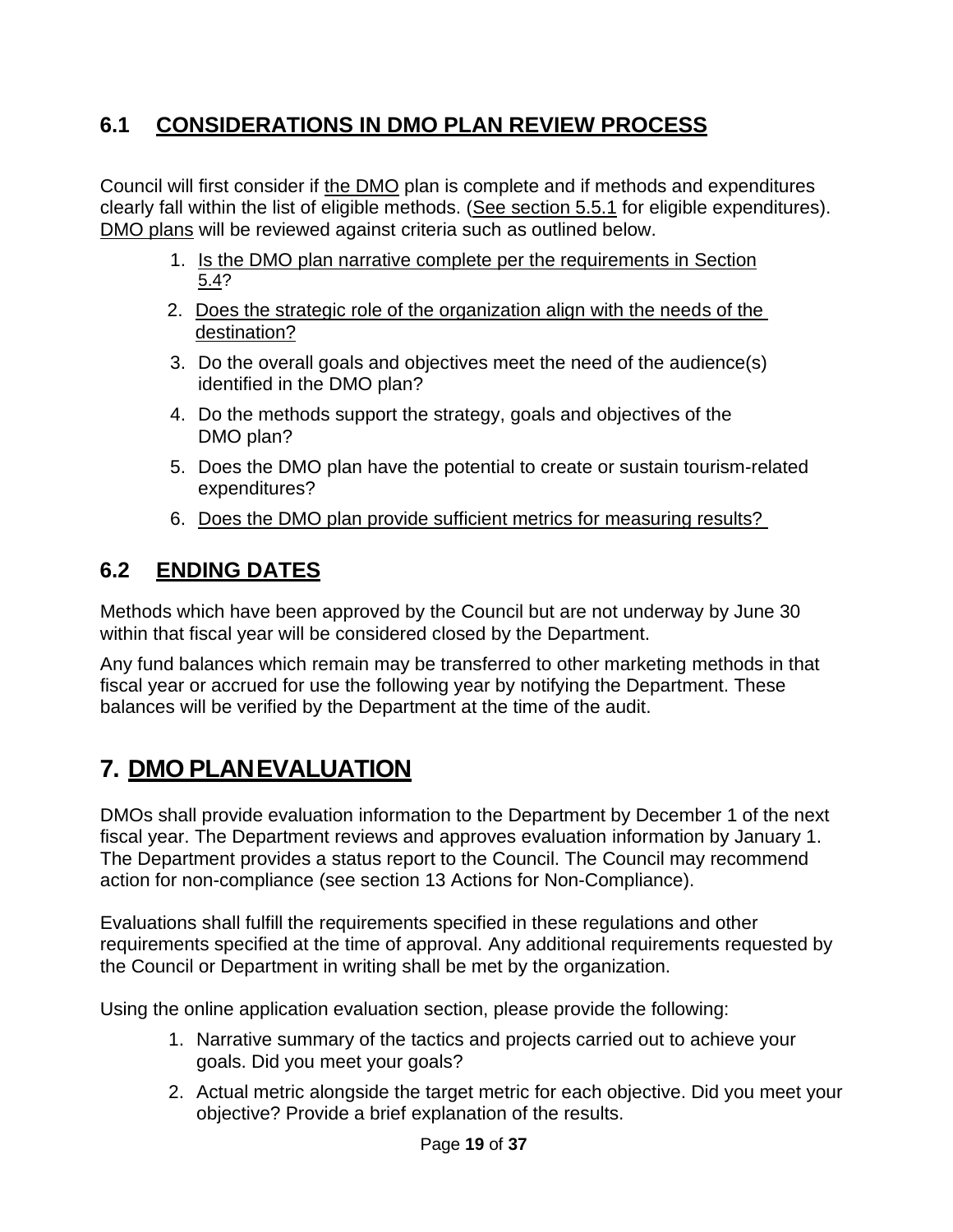3. Updated budget comparing approved budget amounts to actual expenditures for each method.

# <span id="page-19-0"></span>**8. BIDDING AND REQUEST FOR PROPOSAL (RFP) PROCESS**

Services purchased from sheltered workshops are exempt from competitive bidding laws; however, contracts are required.

### <span id="page-19-1"></span>**8.1 SMALL PURCHASES**

**GOODS AND SERVICES \$0 - \$5,000**

No competitive selection required and sole source without justification is appropriate. Although, a program may want to attempt to acquire quotes in order to get the best price and product. The **Total Contract Value** cannot exceed \$5,000

### <span id="page-19-2"></span>**8.2 LIMITED SOLICITATION**

| $$5,001 - $25,000$<br><b>SERVICES</b> | <b>GOODS</b> | $5,001 - $50,000$ |
|---------------------------------------|--------------|-------------------|
|---------------------------------------|--------------|-------------------|

Limited solicitation required – minimum of 3 written bids or responses. See DMO Resource Page for example.

- 1. All potential bidders shall receive identical project specifications in a standard format. This spec sheet is to be filed with the original bids.
- 2. Bid specs need to provide a closing date and time.
- 3. By law bids shall include delivery costs.
- 4. It is recommended that bids be presented to organization in asealed envelope, to be opened at a specified time.
- 5. In no event may any bid be disclosed prior to the awarding of the bid.
- 6. The reciprocal preference shall be applied in awarding contracts. The reciprocal preference means that whatever amount of preference an out- of-state vendor may enjoy in their home state will be held against them when they submit bids in Montana. A list of applicable states is available at the State Procurement Bureau of the Department of Administration.
- 7. Bid shall be awarded to lowest, qualified bidder after taking into consideration the Montana Reciprocal Preference Law. <http://www.mtrules.org/gateway/ruleno.asp?RN=2.5.408>
- 8. A bid may be rejected based upon product samples, provided that samples were requested in the request for bid. All samples shall be retained with bids, written documentation filed if low bid is not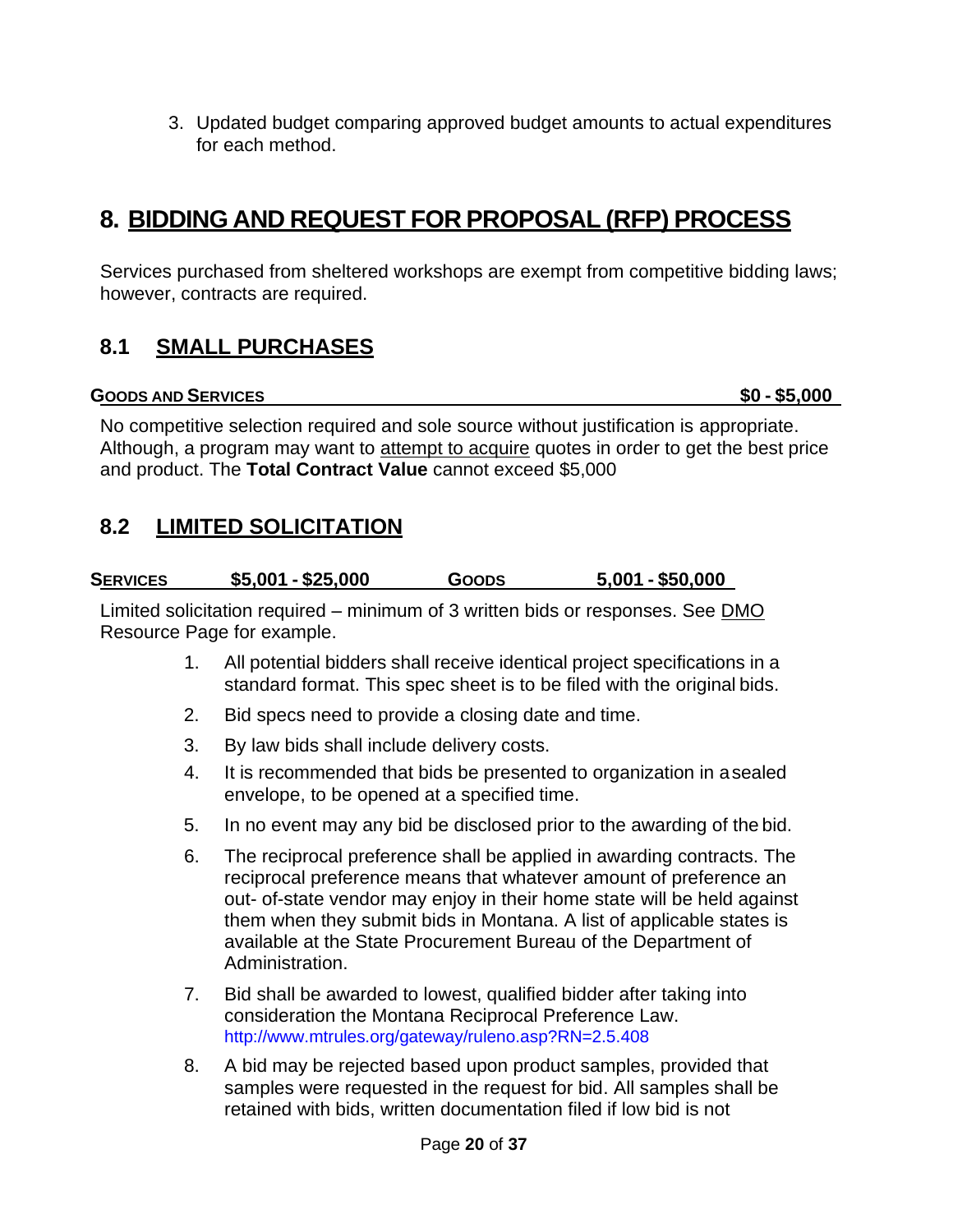accepted, and record shall be available for public inspection.

- 9. Employee travel costs and geographic location cannot be a determining factor in selection.
- 10. The original bid requests and responses shall remain on file at the organization office for five years.

### <span id="page-20-0"></span>**8.3 FORMAL COMPETITION (RFP)**

### **SERVICES OVER \$25,000**

### <span id="page-20-1"></span>**8.3.1 REQUEST FOR PROPOSAL (RFP) REQUIREMENTS**

Organizations, which annually pay costs for individual services of more than \$25,000, arerequired to select an agency or individual by a request for proposal (RFP) or bid process.

Organizations that choose to use an agency are required to select an agency or individual by a request for proposal process.

Contract can be for a minimum of one year with an annual renewal of up to six additional years.

RFP must meet the following requirements:

- 1. Notice RFP in legal section a minimum of one day in local newspaper covering your geographical area.
- 2. RFP must include the Evaluation Process.
- 3. Attach sample contract to RFP.
- 4. Allow 30 days for RFP responses from first day of public notice.
- 5. Minutes and attendance must be kept for each meeting.
- 6. Maintain a current list of interested persons and organizations.
- 7. Distribute all meeting notices within the notice period.
- 8. Noticed oral presentations must be open to the public and noticed a minimum of 48-hours in advance.
- 9. Notice evaluation committee meetings a minimum of 48-hours in advance.
- 10. Meetings of the evaluation committee that involve an evaluation process or competing offers where the award of a contract is being considered must be open to the public.
- 11. A quorum of the evaluation committee must be present to take any official actions.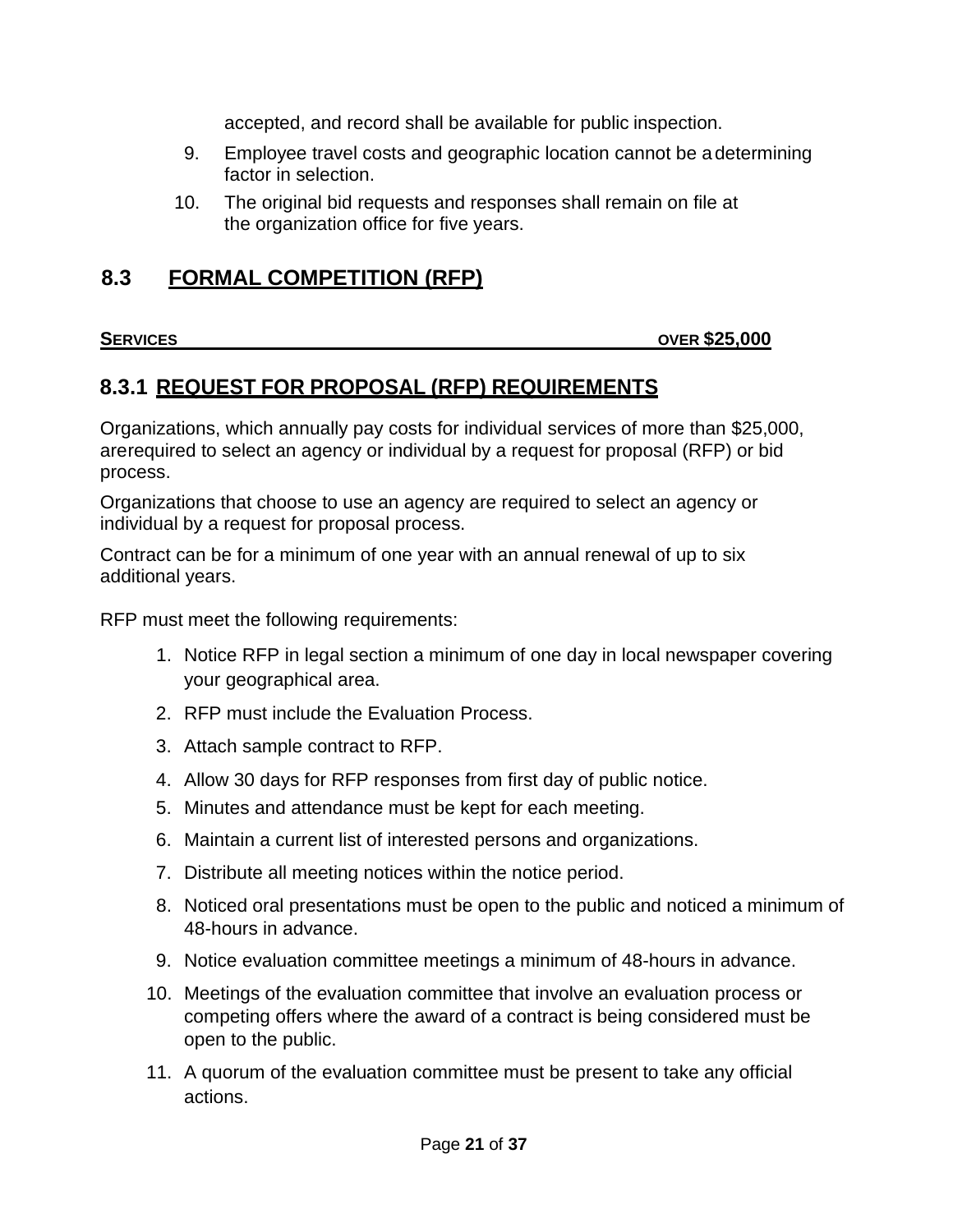12. Scoring sheets become public record.

**GOODS PURCHASED OVER \$50,000** must follow the bidding process and receive full TAC approval prior to expending any funds.

# <span id="page-21-0"></span>**9. FUND MANAGEMENT & FISCALRESPONSIBILITES**

### <span id="page-21-1"></span>**9.1 DISBURSEMENT OF FUNDS**

Funds are released only for the total amount of Council-approved methods. All available funds not committed to approved methods are held at the Department for the organization until the funds are allocated to approved methods.

Funds are disbursed quarterly to all eligible organizations who have a Council approved annual DMO plan and budget and are based upon approved budget and available new revenue collected.

Funds may be withheld from organizations which fail to comply with the plan approved by the Council or with compliance/reporting regulations or fail to submit financial or evaluation reports in a timely manner.

Anticipated payment dates are the 25th of August, November, February, and June 10. Disbursements cannot exceed collections reported by the Department of Revenue.

### **9.2 BUDGET/FINANCIAL REGULATIONS**

A separate financial account(s) and accounting record is to be established for all taxfunds.

Funds expended in one fiscal year may not exceed the total amount approved by Council for all methods.

Organizations shall retain at the organization office all original receipts and invoices related to approved methods (as required in the annual contract). Expenditures, which cannot be substantiated by receipts, with the exception of per diem, are subject to repayment by the organization.

It is allowable to extend payments on approved methods with active status between fiscal years.

### <span id="page-21-2"></span>**9.2.1 TRANSFER OFFUNDS**

Funds may be transferred between approved methods providing the total budget of the organization is not exceeded and the method concept does not change. Department shallbe notified in writing if concept does change. A review and a recommended action will be given by the Marketing Committee on behalf of the Council.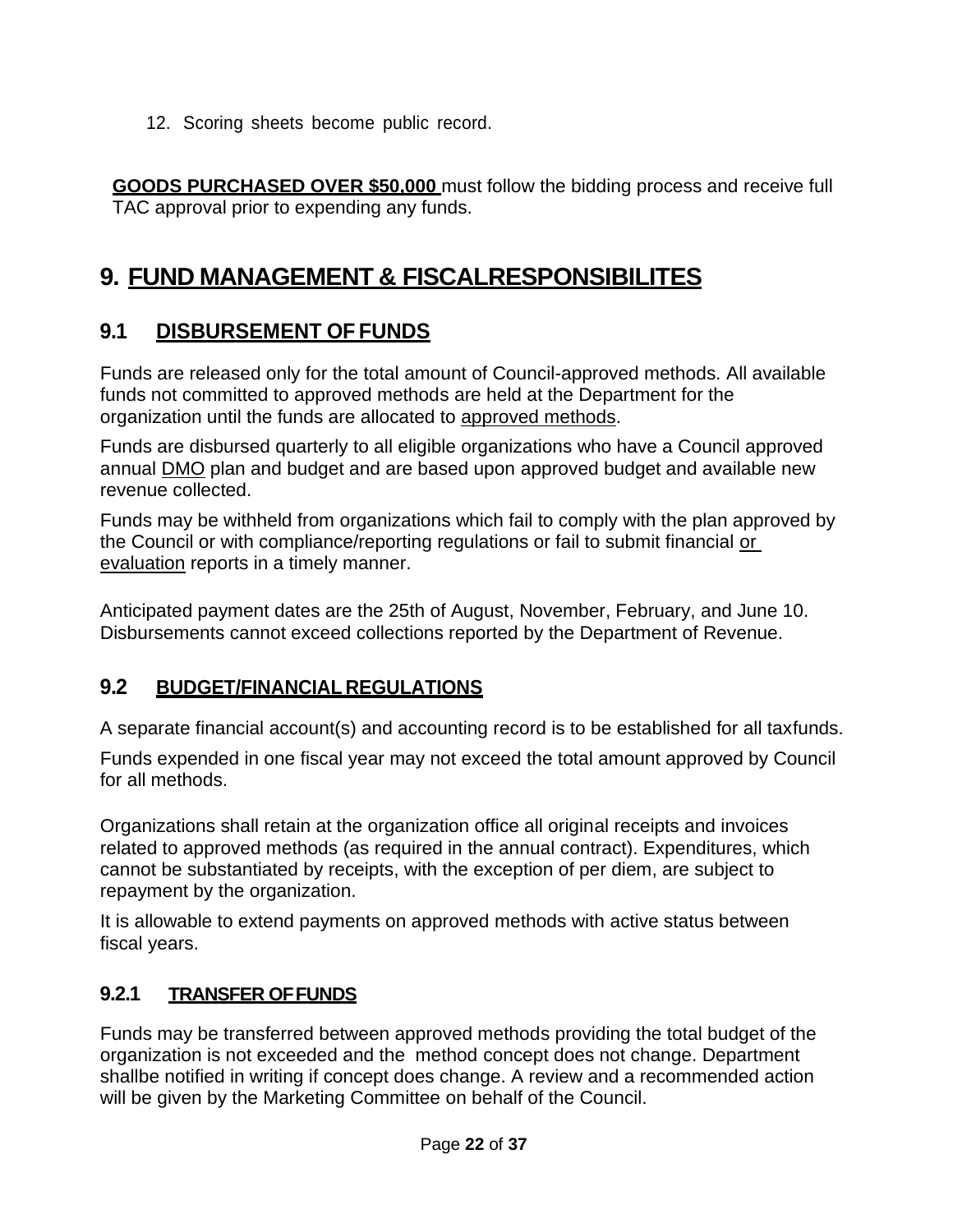### <span id="page-22-0"></span>**9.2.2 BUDGETPROJECTIONS**

Budget projections are prepared by the Department based upon revenue generated during the previous year and anticipated growth for the coming year. The projected revenue amounts are provided only for planning purposes and are not guaranteed, therefore, up to 95% of projected annual revenue may be committed to the DMO plan approved by the Council.

### <span id="page-22-1"></span>**9.2.3 BUDGET INCREASES**

Upon notification of increased revenue, organizations may increase the current approved budget not to exceed the allowable percentages outlined in the allowable Administrative, Opportunity and Cooperative Marketing methods. A review and a recommended action will be given by the Marketing Committee on behalf of the Council. Approved budget increases by the Marketing Committeewill be reported to the full Council at the next scheduled meeting.

### <span id="page-22-2"></span>**9.2.4 INTERESTMONIES**

Interest monies shall be retained in the tax account of the organization and can be used for eligible tourism promotion methods at the discretion of the organization. However, the organization shall present an accounting of interest monies, a delineation of expenditures, and samples of products at the time of audit. Up to 20% of interest accrued annually may be used for administrative costs.

# <span id="page-22-3"></span>**10. COMPLIANCE REQUIREMENTS &REPORTING**

### <span id="page-22-4"></span>**10.1 CONTRACTS**

Annually each organization enters into a contractual agreement with the Department.

This is necessary for the release of funds and specifies the responsibilities of each party. All state and federal laws shall be adhered to. Failure to comply with these Regulations & Procedures may result in penalties as specified in the organization's contract with the Department.

### <span id="page-22-5"></span>**10.2 LETTER OFINTENT**

Following approval of the annual DMO plan and annual budget by the Council, the authorized representative of the organization will receive a Letter of Intent from the Council Chair. This Letter of Intent shall be signed by the Authorized Representative (Refer to Section 2. Definitions/Terms) and returned to the Department. Signature acknowledges the stipulations, legal and contractual requirements, and regulations established by the Council relative to the use of lodging facility use tax revenue.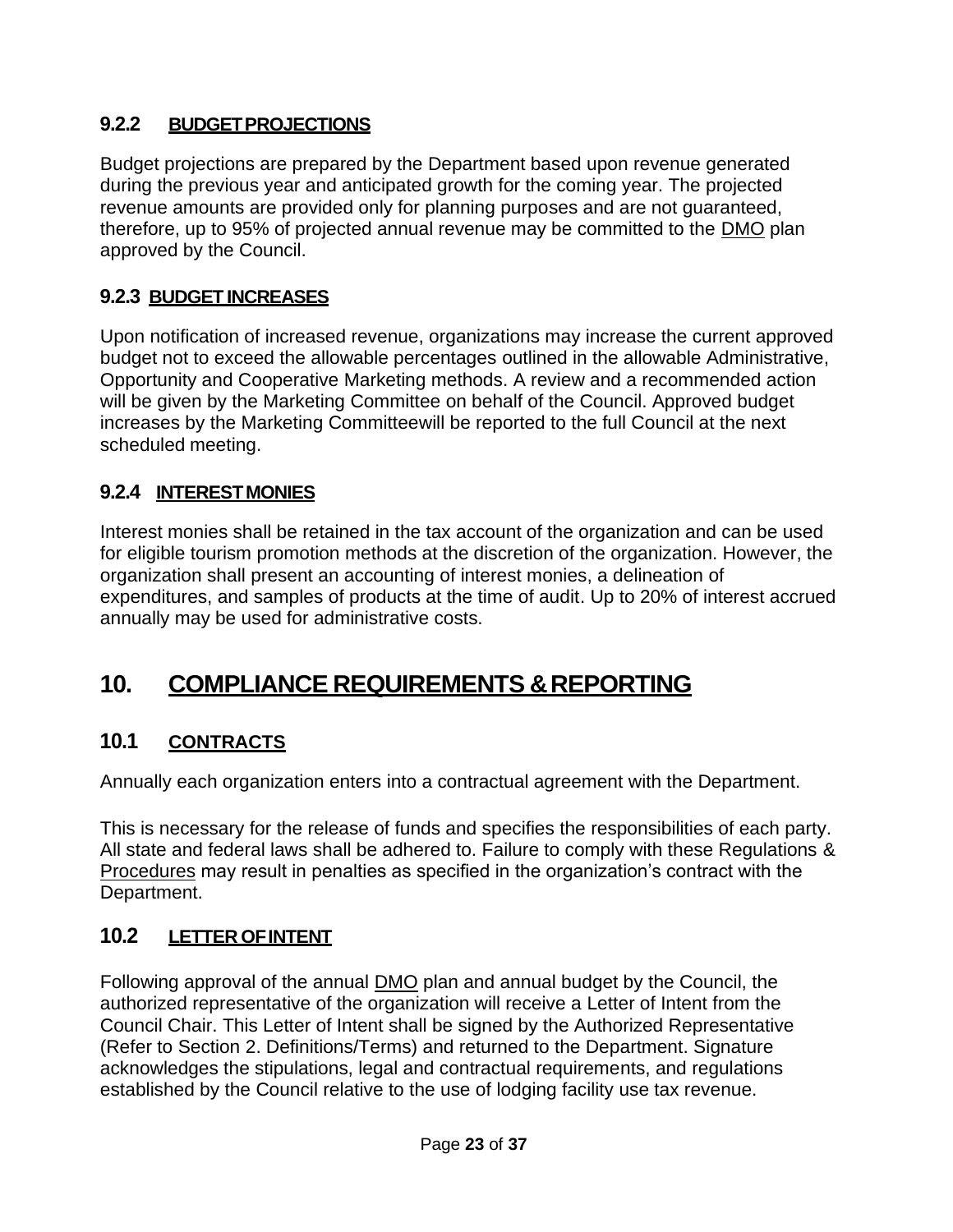### <span id="page-23-0"></span>**10.3 FINANCIALREPORTS**

Each fiscal quarter organizations shall submit QuickBooks or equivalent accounting software financial reports by the 20th of July, October, January, and April. Organizations which do not file required compliance reports by the required dates will not receive further payments until compliance reporting is current.

### <span id="page-23-1"></span>**10.4 RECORDSRETENTION**

DMOs shall retain all records relating to the contractual agreement with the Department for a minimum of three years following the Department's receipt and acceptance of the final evaluation for the corresponding fiscal year. Organizations shall adhere to all state and federal laws for the retention of records.

### <span id="page-23-2"></span>**10.5 REGULATIONS & PROCEDURES REVIEW**

At a minimum of every three years, or as needed, a committee of Council members and interested parties will be formed to perform a complete review of the Regulations & Procedures and bring recommended changes if any to the Council for their consideration.

### <span id="page-23-3"></span>**10.6 AUDIT**

All records shall be available for inspection at any time by authorized representatives of the Department, the Legislative Fiscal Analyst, or the Legislative Auditor. Organizations will be audited by the Department annually.

Audits will include a review of, but are not limited to, the following types of procedures:

1. Review of established financial procedures compliance, such as signing of checks, filing of original invoices, bids, use of petty cash, filing of

void checks, reconciliation of bank statements, etc.

- 2. Verification that invoices specify services received for all expenditures.
- 3. Verification that any stipulations by the Council at the time of approval have been fulfilled.
- 4. Verification that all expenditures meet regulations and are assigned to the appropriate approved project.
- 5. Review of supporting information for Limited Solicitation for Bids and RFPs to verify adherence to Regulations.
- 6. Review of interest monies.
- 7. A complete financial summary of all lodging tax expenditures will be prepared which balances with tax revenue received, expended, and committed and uncommitted cash on hand.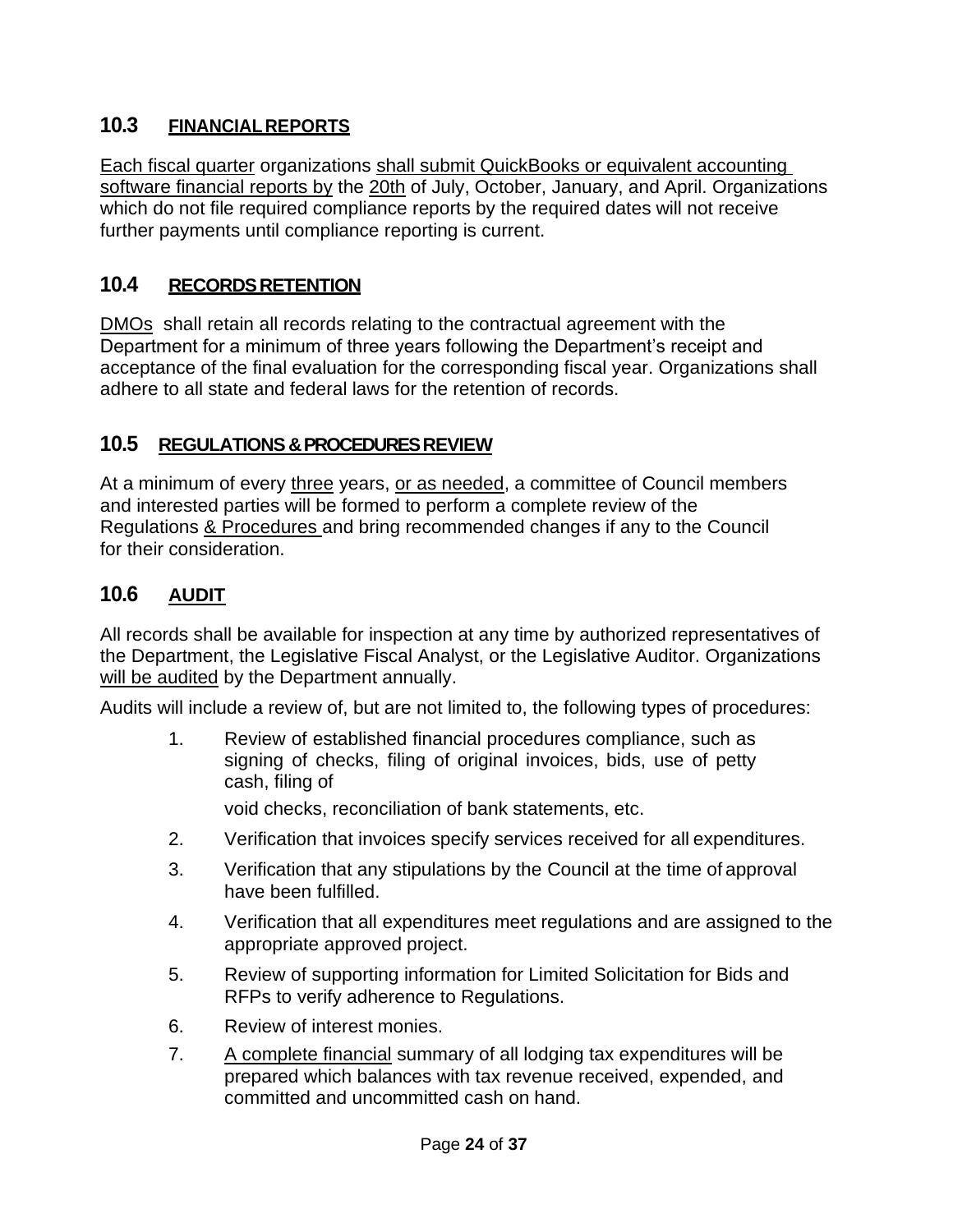- 8. Determination of committed funds and interest monies at fiscal year-end.
- 9. Violations or variances of regulations/contracts/requirements willbe addressed by the Council. Repeated violations or variations could result in delay of funds disbursement. Please refer to Section 12 (Actions for Non-Compliance).

# <span id="page-24-0"></span>**11. BOOKKEEPINGREGULATIONS**

### **PER THE TOURISM ADVISORY COUNCIL**

- 1. Prior to compliance audit, organizations must ensure that 20% administration allowance has not been overspent based on actual new lodging tax payments between July 1 and June 30 of the budget year.
- 2. For every check, attach an invoice detailing purchase or services provided including check number and date paid. Checks/Invoices will be kept in the same order as the check register.

In some situations, an invoice may not be available. Here are some options:

- A. Conference registration -- copy your completed registration form and file.
- B. Withholding, taxes -- copy the form you submit with payment.
- C. Regular monthly payments, such as rent -- obtain a receipt.
- 3. If the organization has a contract, provide a copy of the contract at the time of audit.
- 4. Use the current State approved travel expense forms or pre- approved form by Brand MT to reimburse eligible travelexpenses. Itemize your trip and include the location, purpose and days of travel. Meal and mileage per diem is reimbursed at State rate at the time the expenditure occurred..
- 5.

Provide itemized receipts for expenses. In rare cases such as baggage fees and fuel charges, the itemized charge on the credit card statement is considered a sufficient invoice for reimbursement. The credit card statement shall list the company name, amount, and the services provided. Original hotel receipts are required. Up to the state allowable amount in un-receipted expenses is allowable per day. Maximum daily amount is subject to change. Please contact Brand MT current allowance.

Restaurants often do not give an itemized bill when paying by credit card. Organizations will simply need to request this. (Applies for FAMs, not your per diem.)

International travel - meals and lodging are reimbursed at full rate with reimbursement in US dollars. Itemized receipts for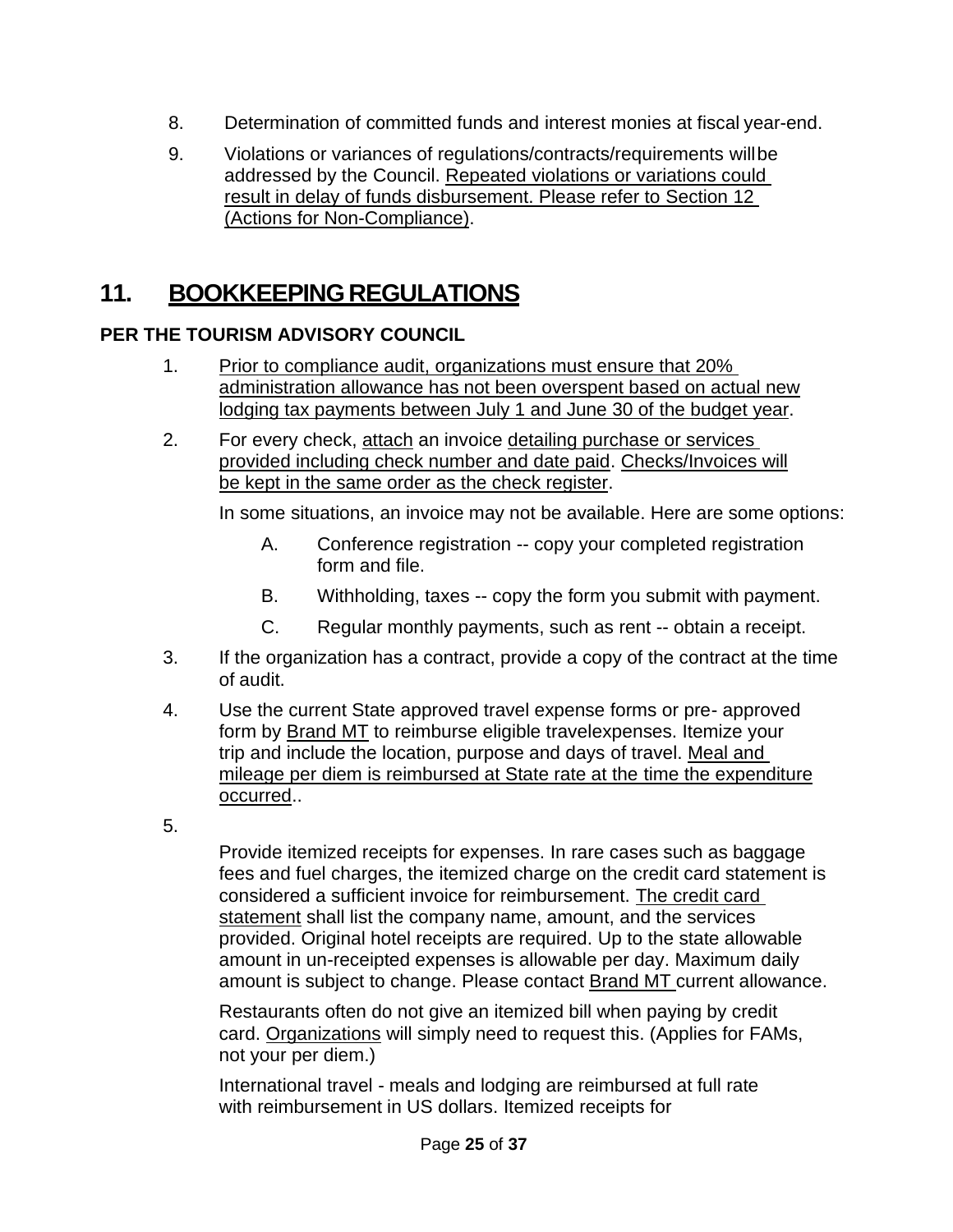international travel are required.

- 6. FAM / Media Trips All invoices for FAM and media trip expenses shall include a list of names and affiliation of participants. If there are more than one invoice per FAM, attach the list to one bill only. On additional bills simply write "Participants -- see check #xxx." This includes FAMs in cooperation with The Department.
- 7. RFP Bids -- by regulations bids are to be on file in the organization's office, not the agency. Staple bids along with submitted specs and a copy of the vendor's invoice to the bill. Payment should be withheld fromthe vendor until bids, specs and invoices are received. See Section 9 (Bidding and Request for Proposal Processes) for more information.
- 8. Agency services provide detail of services provided. If agency is paid hourly provide detail of service provided for work period. If paid by retainer, provide list of services provided during the billing period. (This information is also required as part of the evaluation process).
- 9. Records for cooperative projects between two or more funded organizations. Only one organization can have an original invoice. In these instances, one organization will have all originals; other organizations will have a copy with notation "Originals on file at ." Thisprocedure will also apply to bids.
- 10. Payment to independent contractors for fulfillment services shall include an itemization of services provided, i.e., number of packets prepared, or hours worked, etc.
- 11. Deposits other than state lodging tax revenue are to be noted in the checkbook or ledger identifying the source of funds.
- 12. Voided checks are to be filed in a consistent manner -- checkbook, bank statement, etc.
- 13. Non-compliance If organizations do not comply with these bookkeeping regulations, the Executive Director and President/Chair of the organization will be sent a letter of reprimand from the Council Chair. The organization will be subject to non-compliance action. See Section 12 (Actions for Non-Compliance) for more information.

# <span id="page-25-0"></span>**12. ACTIONS FOR NON-COMPLIANCE**

Following the review of the annual audit by the Council, if an organization is found to be non-compliant with the requirements contained within this document, at a minimum, a warning letter from the Council Chair will be issued to the Organization and their President/Chair. Repeated violations or variations could result in delay of funds disbursement.

If the Council finds an organization to be non-compliant with the requirements contained within this document for the same or similar infraction within a 5-year period, the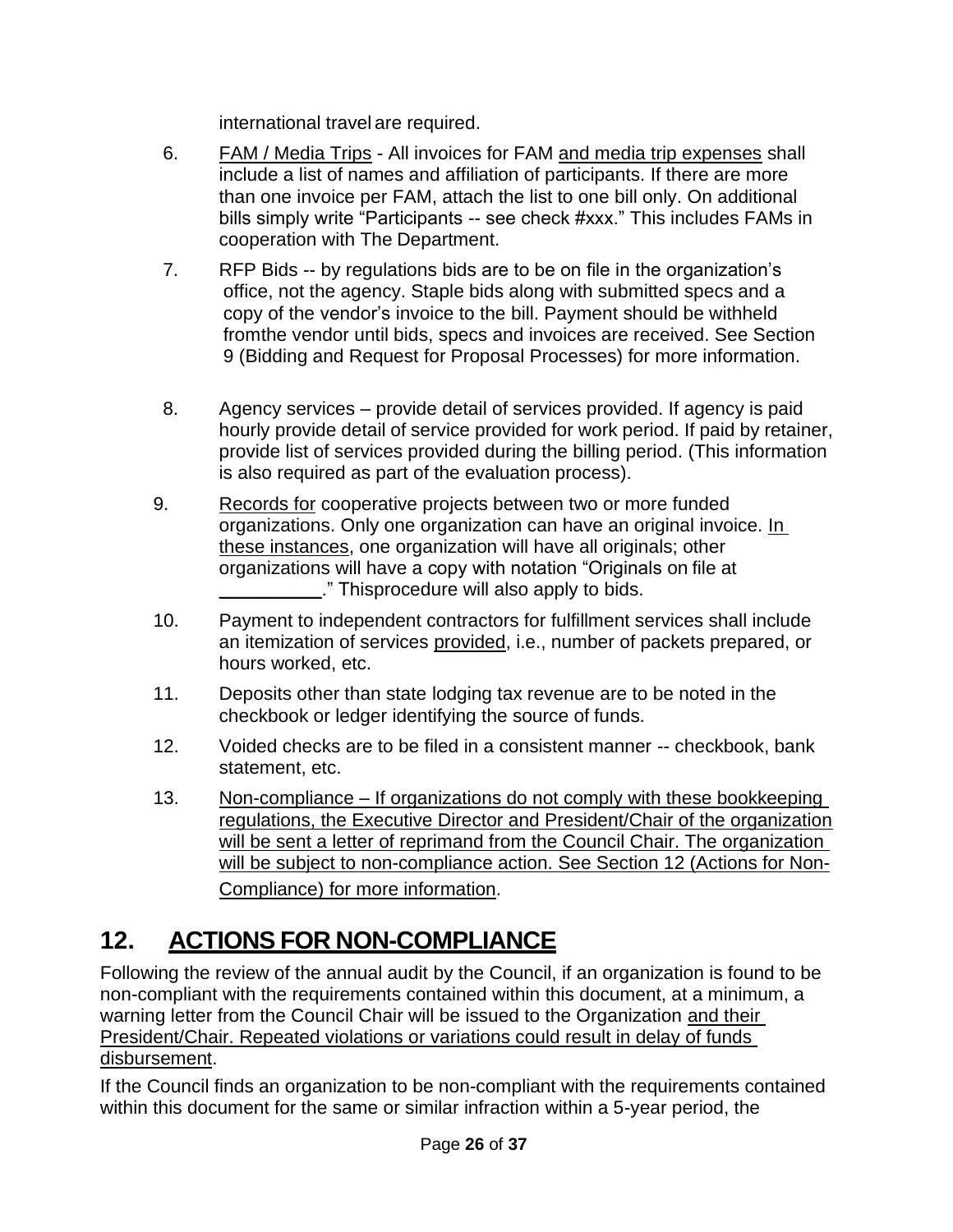Organization will be assessed, at a minimum, a 10% penalty on the total expenditures paid by the Organization for the item in question.

In egregious circumstances, at the discretion of the Council, if an organization is found to be non-compliant with the requirements contained within this document, a fine may be assessed up to, and including, full repayment of expenditures paid by the Organization for the item in question.

The Department has the authority to terminate the annual contract if an Organization is found to be non-compliant with the requirements contained within this document.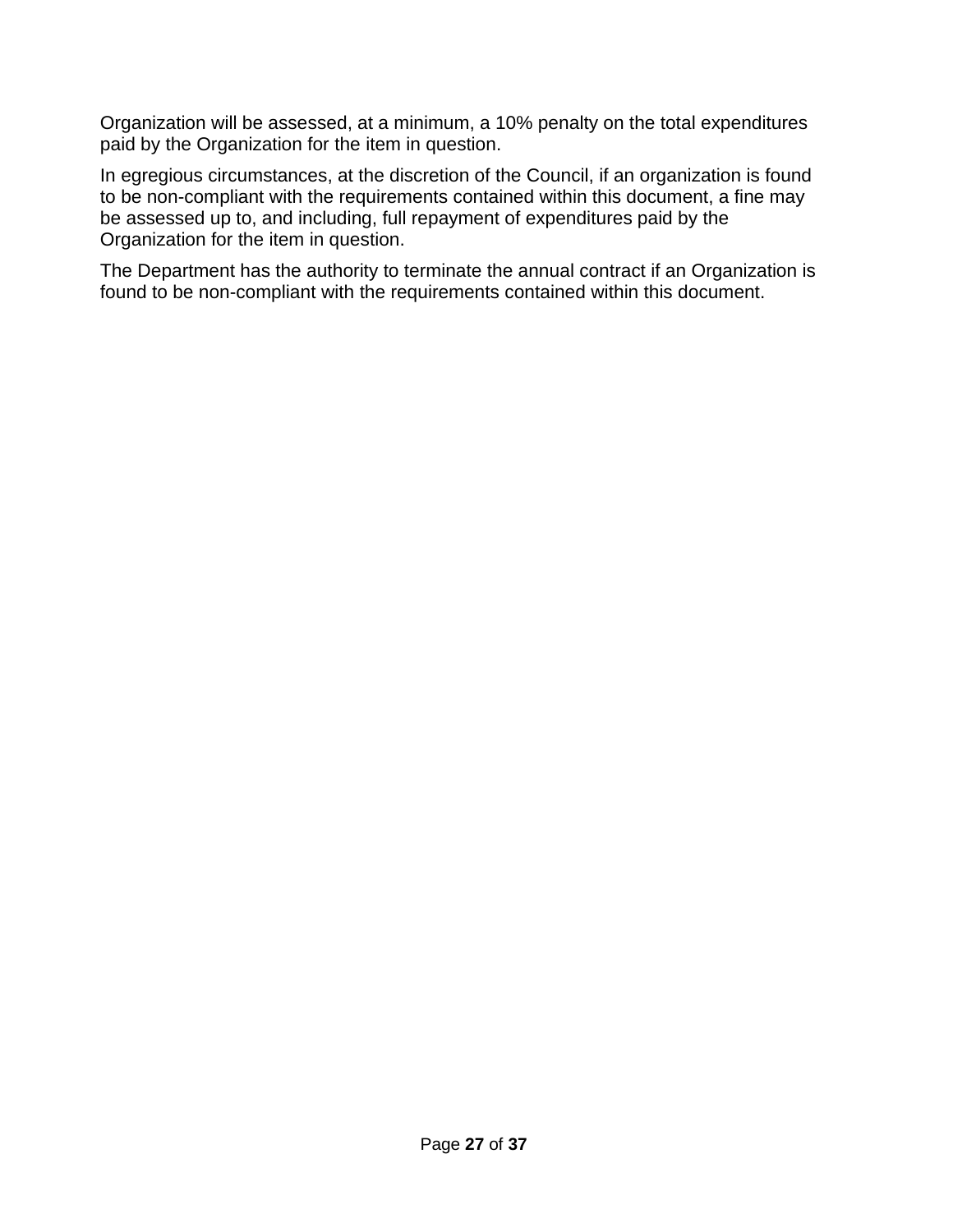# <span id="page-27-0"></span>**APPENDIX – ALLOWABLE METHODS**

Please select from any or all of the following methods to complete the DMO Plan Budget. Items numbered 1-15 shall be entered into the online DMO Plan Budget, visible to the public. Lettered items shall only be tracked in the organization's profit and loss detailed spreadsheet for internal review by the DMO. Descriptions and bulleted items are guidelines for use of the method/tactic.

Funds may be transferred between approved methods providing the total budget of the organization is not exceeded and the method concept does not change. Department shall be notified in writing if concept does change. A review and a recommended action will be given by the Marketing Committee on behalf of the Council.

### <span id="page-27-1"></span>**1. ADMINISTRATION**

Up to, but not exceeding, 20% of the organization's new annual revenue may be designated to cover administrative expenses, which are identified in section 5.5.3. New annual revenue shall be defined as any new lodging facility use tax collections that have not had administrative expenses deducted from it. The intent of the administrative budget is to cover costs incurred in the implementation of approved methods funded by the lodging facility use tax.

### <span id="page-27-2"></span>**2. JOINTVENTURES**

The Department offers organizations the opportunity to partner in marketing projects (joint ventures) with the department and other lodging facility use tax funded entities. Organizations shall request approval of joint ventures budget from the council at the time of the approval of the DMO plan. Projects that are decided upon after the approval of the DMO plan shall be funded through (1) opportunity marketing, (2) as a new project, or (3) by transferring funds within the approved organization's budget into their joint venture line item.

### <span id="page-27-3"></span>**3. OPPORTUNITYMARKETING**

Organizations may use up to 10% of their total budget for Opportunity Marketing. These funds are then available to implement marketing methods which were unknown at the time the marketing plan was approved by the Council. Up to 50% of Opportunity funds may be committed to Convention and/or Event Subsidies. These methods should maximize the goals of the organization's marketing plan.

### <span id="page-27-4"></span>**4. COOPERATIVEMARKETING**

The DMO Cooperative Marketing program is designed to allow organizationsto promote an area or event on a cooperative basis with a nonprofit tourism-related organization. The intent of this program is to encourage the development of new or expanded marketing projects, thereby increasing the tourism appeal of the region or city.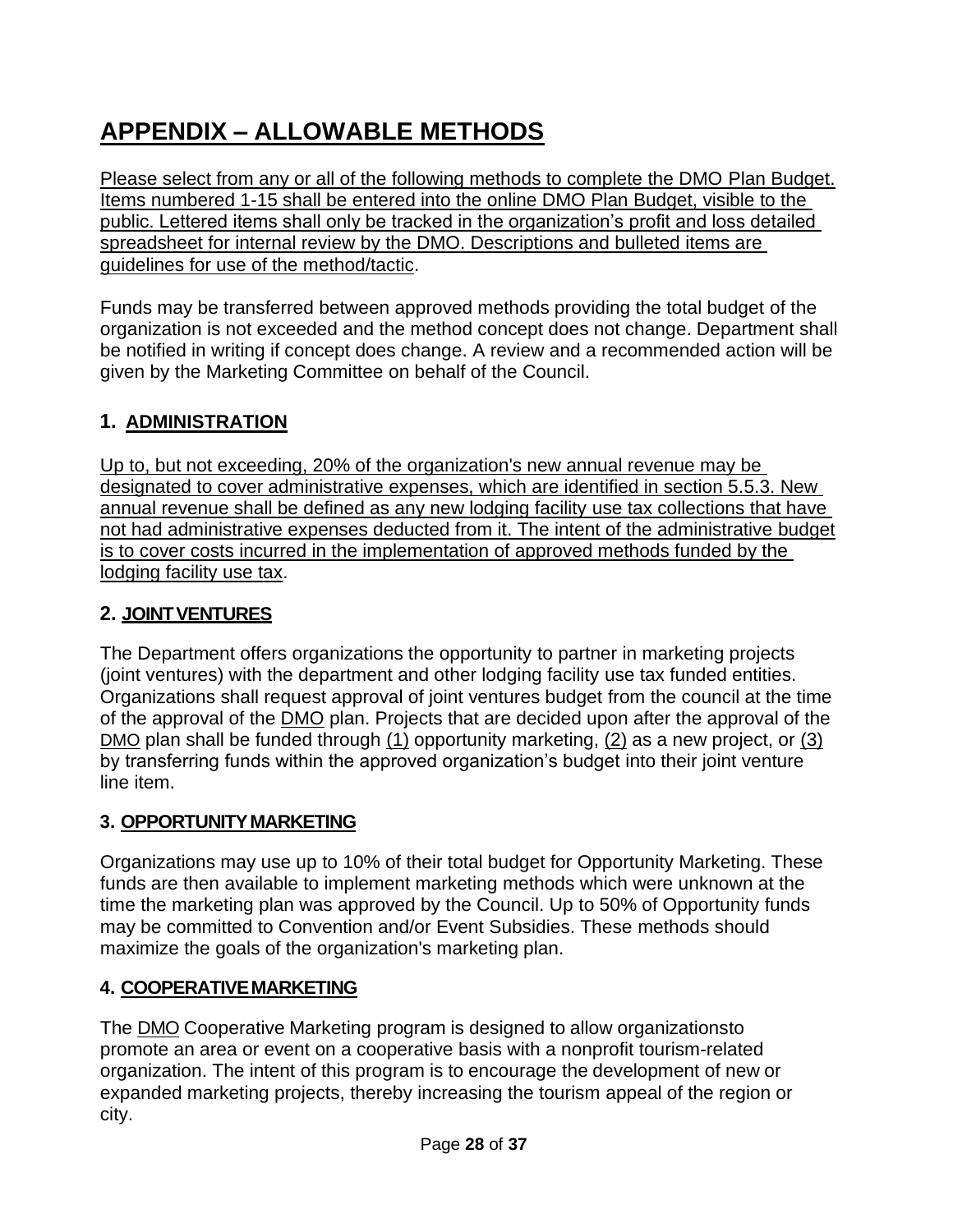- Organizations may use up to 20% of their total annual budget for Cooperative projects with other nonprofit, non-lodging facility use tax funded, tourism-related organizations or associations. Lodging facility use tax funded organizations may use cooperative funds but are not required to.
- At least 50% of the costs for a Cooperative project shall be financed by the nonprofit partner. Administrative and/or operational costs are not eligible for a match. Projects shall meet all regulations/ requirements established by the Council fororganizations.
- See Bookkeeping Regulations (Section11) for invoicing and payment requirements relating to Cooperative projects.
- Cooperative partners applying for regional/CVB funds shall have an active status as a nonprofit organization with the Montana Secretary of State or recognized tribal government or any recognized governmentorganization.
- Regional/CVB organizations may provide up to, but not more than, 50% of any one line-item within a project. Under no circumstances may the Regional/CVB organization provide more than 50% of the total DMO plan budget or any line item within the project.
- Cooperative project funds are to be used solely for eligible expenses.
- Administrative expense is not eligible.
- In-kind services are not eligible to be matched.
- Cooperative projects shall have a total budget of at least \$500 or \$250 per participant.
- All regulations/rules/contracts to which Regional/CVB organizations shall adhere are relevant and required for the cooperative partner.
- Cooperative partners are to present original invoices to the Regional/CVB organization for payment. In the case of invoices in an amount of \$100 or less, the cooperating partner may pay the bill in full, and submit an original invoice and a copy of their canceled check documenting payment to funded organization for 50% reimbursement. Postage costs may also be reimbursed in this manner.
- Cooperative projects are not to be implemented until all requirements have been met.
- All Cooperative projects are subject to an annual review for compliance.
- Regional/CVB organizations may include additional regulations for eligibility to participate in their Cooperative program.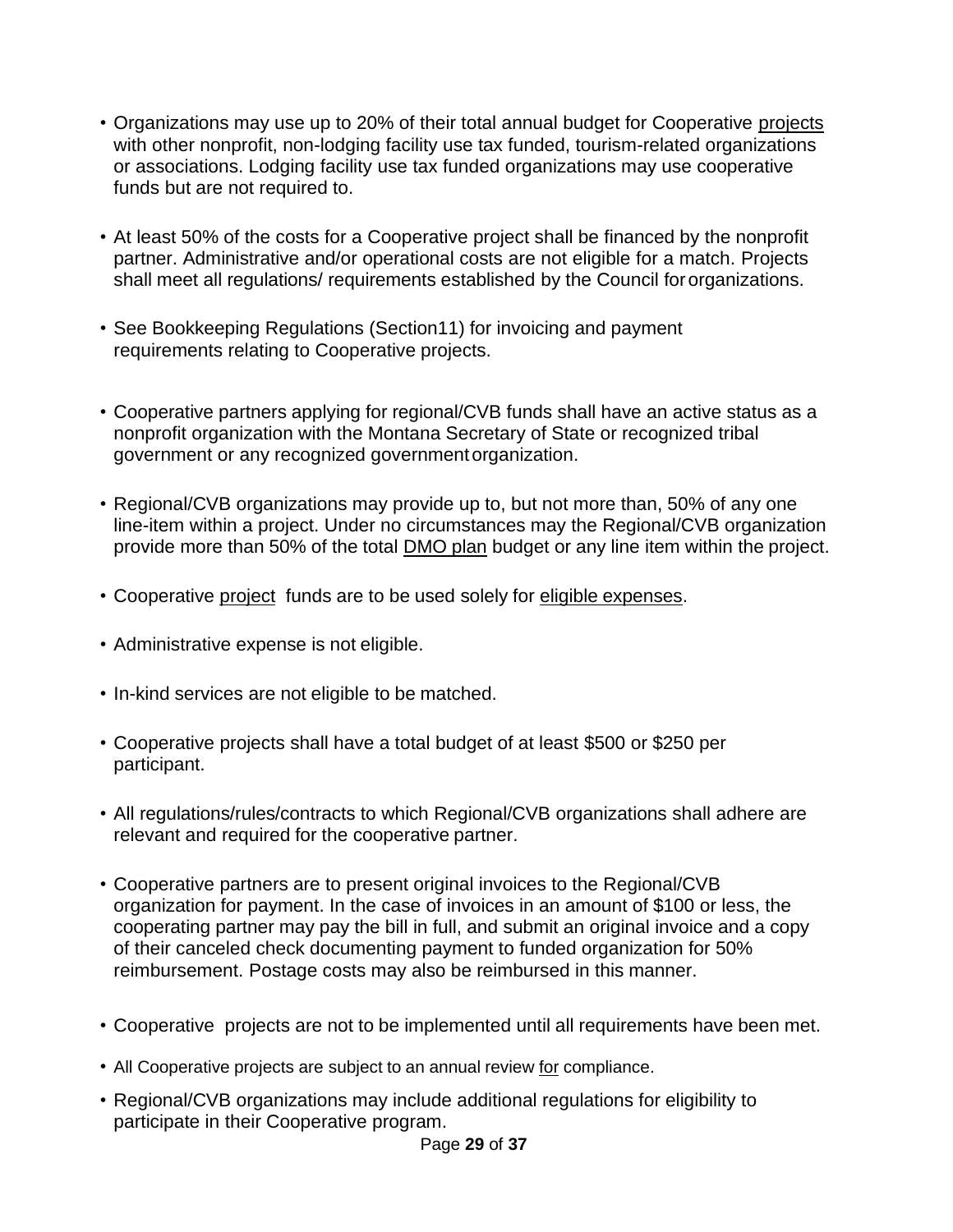### <span id="page-29-0"></span>**5. MARKETING PERSONNEL**

Personnel related to publicity, marketing, sales and community outreach (costs can include gross wages for hours worked, paid time off, and employer state and federal taxes).

- A job description including the duties of marketing personnel should be on file at the organization.
- If an individual is compensated with lodging facility use tax funding for an administrative position and the marketing personnel position concurrently:
	- Compensation must be made on an hourly basis for administrative duties and marketing duties.
	- At the end of each pay period, to the payroll invoice, each organization is required to:
		- Attach a payroll summary showing the breakout of hours worked on administrative tasks versus marketing tasks during the pay period.
		- Attach a marketing report which includes the days or date ranges and number of hours worked and duties performed during the pay period.

### <span id="page-29-1"></span>**6. AGENCY SERVICES**

Advertising, consulting, or contract services for marketing or destination stewardship and development. If agency is paid hourly, provide detail of service provided for work period. If paid by retainer, provide list of services provided during the billing period.

### <span id="page-29-2"></span>**7. MARKETING RESOURCES**

Online Support Services (Subscriptions or memberships such as Simpleview, CVENT, Meltwater, Cision, Submittable, Digital Asset Management, etc.)

### **8. PAID MEDIA**

### **A. Multimedia**

Print advertising (newspaper/magazine) and related campaign components.

Montana, spelled out in its entirety, shall appear at first glance on all print advertising.

Organizations are encouraged to include locator maps in print advertising if feasible.

Film and Television Production and Promotion. Examples include but are not limited to: film location and production, film industry trade shows, film and television project development and promotion, in-film inclusion sponsorship and/or subsidy.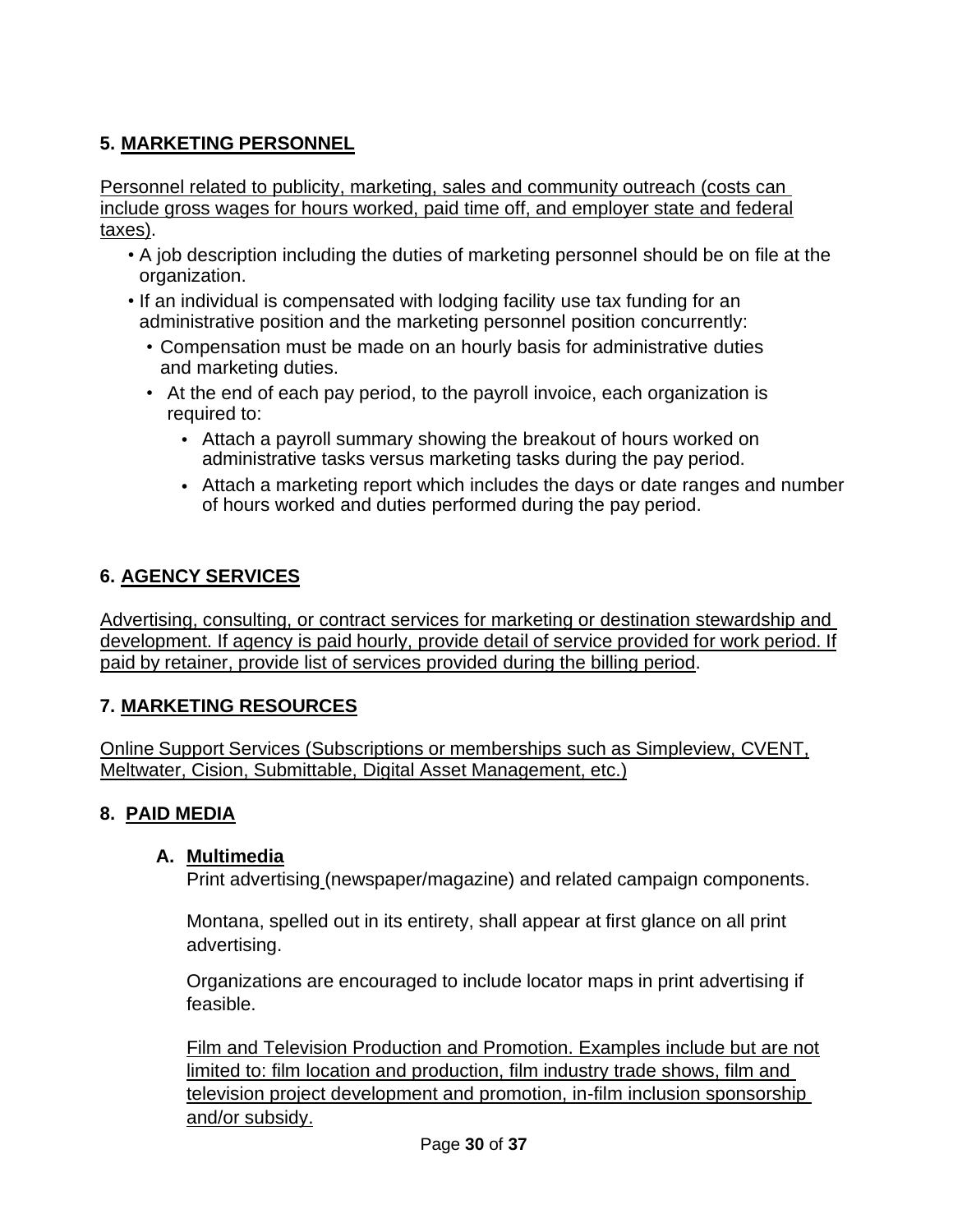### **B. Out of Home (OOH)**

Billboards, airport dioramas - either traditional or electronic displays. May be constructed as a Cooperative project provided appropriate documentation has been submitted to the approved DMO prior to commitment of funds. This could include contracts, permits, easements and maintenance agreements.

### **C. Over the Top (OTT)**

**Streaming television services** 

### **D. Broadcast Media**

Traditional Broadcast Advertising (TV & Radio)

- **•** When appropriate, the word Montana shall be stated on all audio tracks produced which include speaking.
- **•** A copy of the audio/video recording shall be on file at the organization.

### **E. Digital Advertising**

### **Digital Content Marketing (News Feeds/Online Advertising)**

- **•** For electronic material that does not contain "pages" (i.e. online ads, etc.), "Montana," spelled out in its entirety, must accompany or otherwisebe integrated into the Organization's name. For example, "Big Sky, Montana" or "Montana's Missouri River Country."
- **•** All electronic projects shall conform to Section 508 of the Americans with Disability Act. It is the responsibility of the sponsoring organization to ensure compliance in cooperative projects.

### **F. Social Media**

Paid placement on channels such as Facebook, YouTube, TikTok, etc.

DMOs should track social media campaign metrics for effectiveness.

### **G. Electronic Advertising (Direct Electronic Communications)**

- Electronic newsletters may contain up to 25% paid advertising. Any revenue earned from ad sales on a lodging use tax funded project must first be applied towards the lodging use tax cost of that project.
- All database, email marketing must adhere to state, federal and international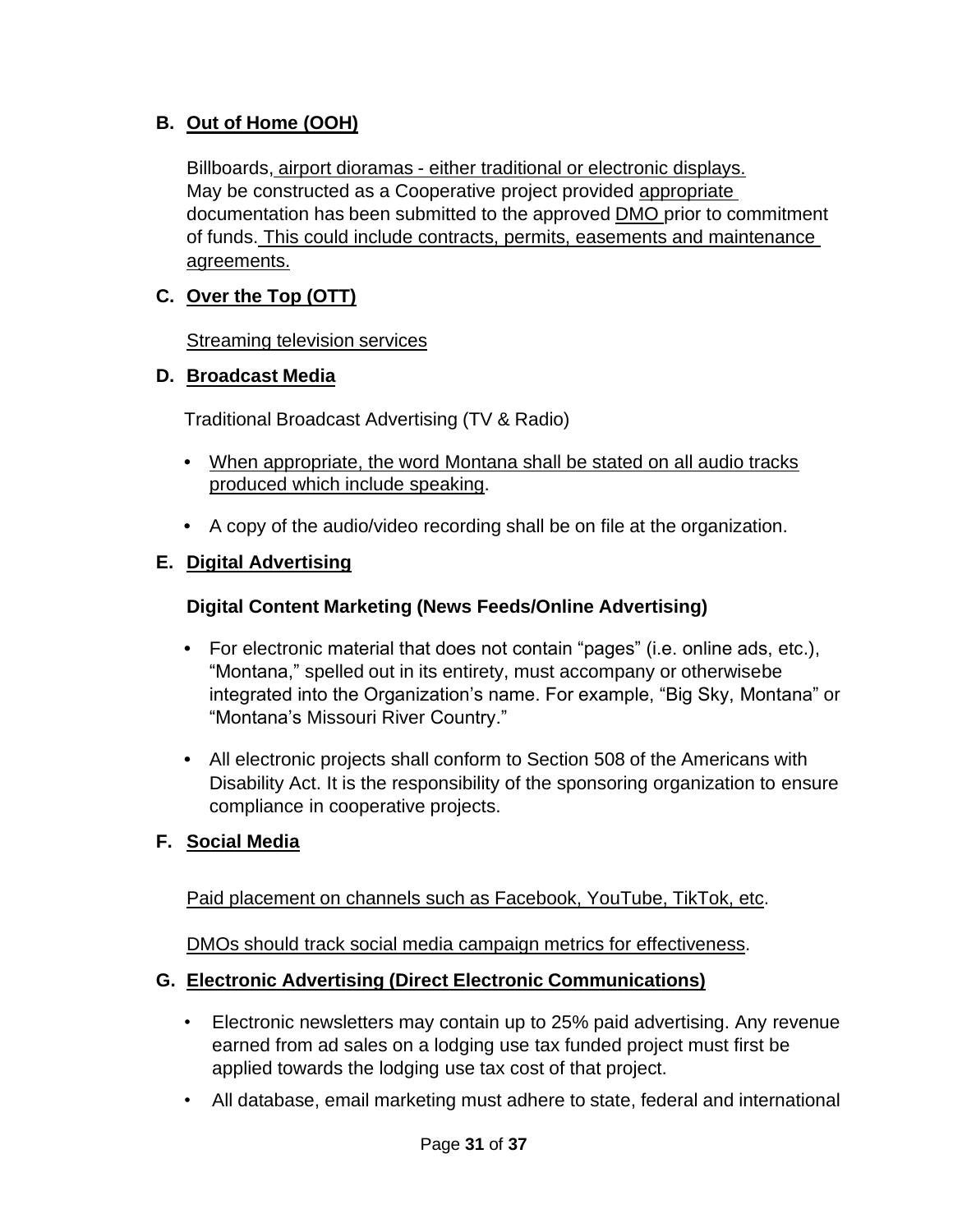content privacy and spam regulations. It is the responsibility of each organization to ensure compliance.

### Email Marketing Best Practices

- Clearly communicate that you are requesting an email address for the purpose of sending information about your DMO.
- Send a confirmation email to those who have given their email addresses.
- Consider implementing double opt-in procedures (even though these are not required by CAN-SPAM).
- Every message must include opt-out instructions. Subscribers cannot be required to pay a fee, provide information other than their email address and opt-out preferences, or take any steps other than sending a reply email message or visiting a single Internet web page to opt-out of receiving future email from a sender. The sender must honor the opt-out request within 10 days.
- Use clear and accurate subject lines. You can use A/B testing to see what subject lines lead to the highest likelihood of recipients opening them.
- Create a checklist to ensure CAN-SPAM compliance (including optout/unsubscribe links, postal address, subject lines, to and from email addresses, etc.).

### **H. Digital Asset Acquisition and Management**

• Purchase and storage of digital assets such as photographs, videos, documents, graphics, audio etc.

### **I. Sweepstakes/Promotional Items**

- Items for free giveaway at special events, trade shows, contests, FAM, incentives, etc.
- Items should include brand affiliation and relevant website URL whenever possible.

### <span id="page-31-0"></span>**9. EARNED MEDIA/TOURISM SALES**

- **A.** Media Trips
- **B.** Familiarization Tours
- **C.** Crisis Communications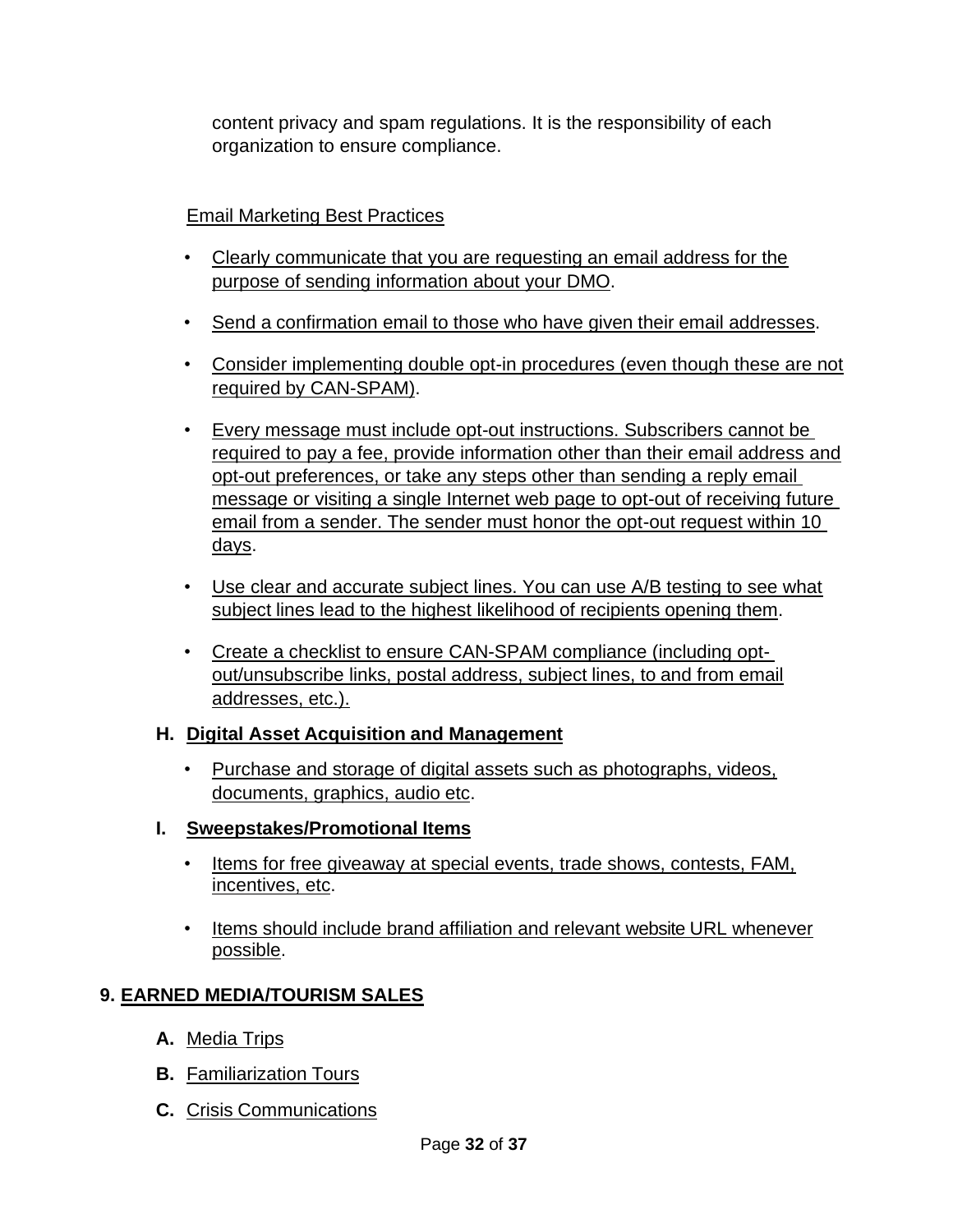- **D.** Convention and Events Promotions, Subsidies
	- Lodging facility use tax revenue can be used for the recruitment of in-state conventions and events only by CVBs with annual collections under \$500,000 and Regions with annual collections under \$1,000,000. Groups originating within the state of Montana must prove a majority of attendees travel from outside a 50-mile radius of the bidding city and the method must align with organization's DMO plan.
	- Funds may be allocated if the RFP for the convention or event states a subsidy is a requirement for hosting the convention/event. If a subsidy is not a requirement for an RFP, funds may only be used to subsidize groups originating out-of-state except as defined below. Specifications shall be identified in the organization's RFP or stated on theirletterhead.
	- Direct cash subsidy to an organization and/or purchasing of alcohol is not allowable.
	- Funds may only be used to support convention and/or events which havebeen provided an inclusive listing of those properties within the identifiedgeographic collection area.
	- Lodging facility use tax revenue can be used for subsidizing in-state conventions and events only by CVBs with annual collections under \$500,000 and Regions with annual collections under \$1,000,000. Groups originating within the state of Montana must prove a majority of attendeestravel from outside a 50-mile radius of the bidding destination and the method must align with organization's marketing plan

### <span id="page-32-0"></span>**10. WEBSITE DEVELOPMENT (ONLINE, WEBSITE, MOBILE)**

- A minimum of three bids or an agency of record previously selected by the RFP process need to be obtained for digital projects that are over \$25,000 prior to awarding a project to a vendor. In addition to the price quotations, the vendor will be required to provide the Web addresses for at least two other completed projects. (This will allow an evaluation of the quality of work to be performed).
- Digital projects that are specific to categories such as film and conventions can list only businesses that service those categories. If a lodging facility fits within these categories and is not listed, the organization shall have documentation that the facility chose not to be listed.
- Digital projects shall only include activities and services that are beneficial to tourism promotion and film production/promotion as determined by the Marketing Committee. However, membership listings are allowable.
- Organizations are encouraged to use the Department's database and other resources for listing lodging facilities, outfitters and guides. All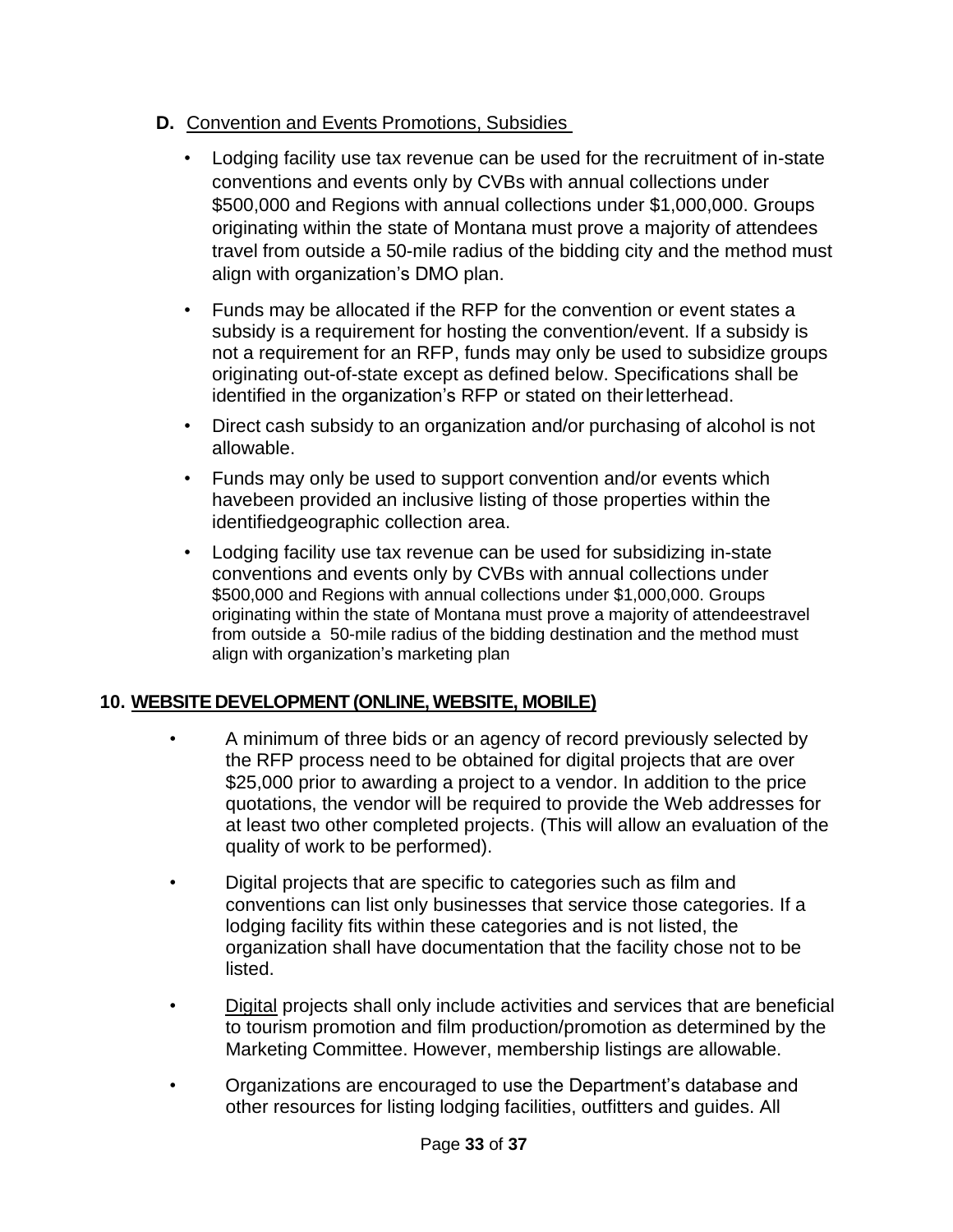lodging listings should include property name, address, phone number and web address if available. However, the data can be customized to meet your Organization's format.

• Privacy policy must adhere to State, Federal and International data protection regulations.

Privacy policy language is required on the organization's website and on any correspondence that solicits Personally Identifiable Information (PII). Personally Identifiable Information, as used in information security, refers to information that can be used to uniquely identify, contact, or locate a single person or can be used with other sources to uniquely identify a single individual. Examples of PII include but are not limited to name, address, phone numbers and email addresses. Confirmed opt-in is required for collection of email addresses and other PII used for marketingpurposes. When a new subscriber asks to be subscribed to your mailing list a confirmation e-mail is sent to verify the subscriber. Users will not be added to the mailing list unless this explicit step is taken. This can be achieved by clicking a special web link or sending a reply email. This ensures that no person can subscribe someone else out of malice or error.

### <span id="page-33-0"></span>**11. EDUCATION / OUTREACH**

Educational Programs, Trainings, Workshops, Conferences and Professional Development. Must be State sponsored VIC staff training or DMO approved customer service training.

Costs associated with attendance to TAC meetings, Governor's Conference on Tourism, board meetings, etc. Expenses related to support of educational partners such as Voices of Montana Tourism.

### <span id="page-33-1"></span>**12. TRAVEL / TRADE SHOWS**

Exhibit fees, display materials and promotions for direct-to-consumer or meeting & convention, or events.

- **•** Any "opt in" leads from shows attended with funding from the lodging facility use tax revenue shall be made available to lodging facilities within the identified geographic collection area, if requested, at no charge in the format currently available. (Opting in" is the process by which a subscriber requests - by submitting his or her e-mail address and/or any other required information - to receive information and/or advertising via mail or e-mail from your company or organization.)
- **•** All leads are subject to State, Federal and International privacy laws.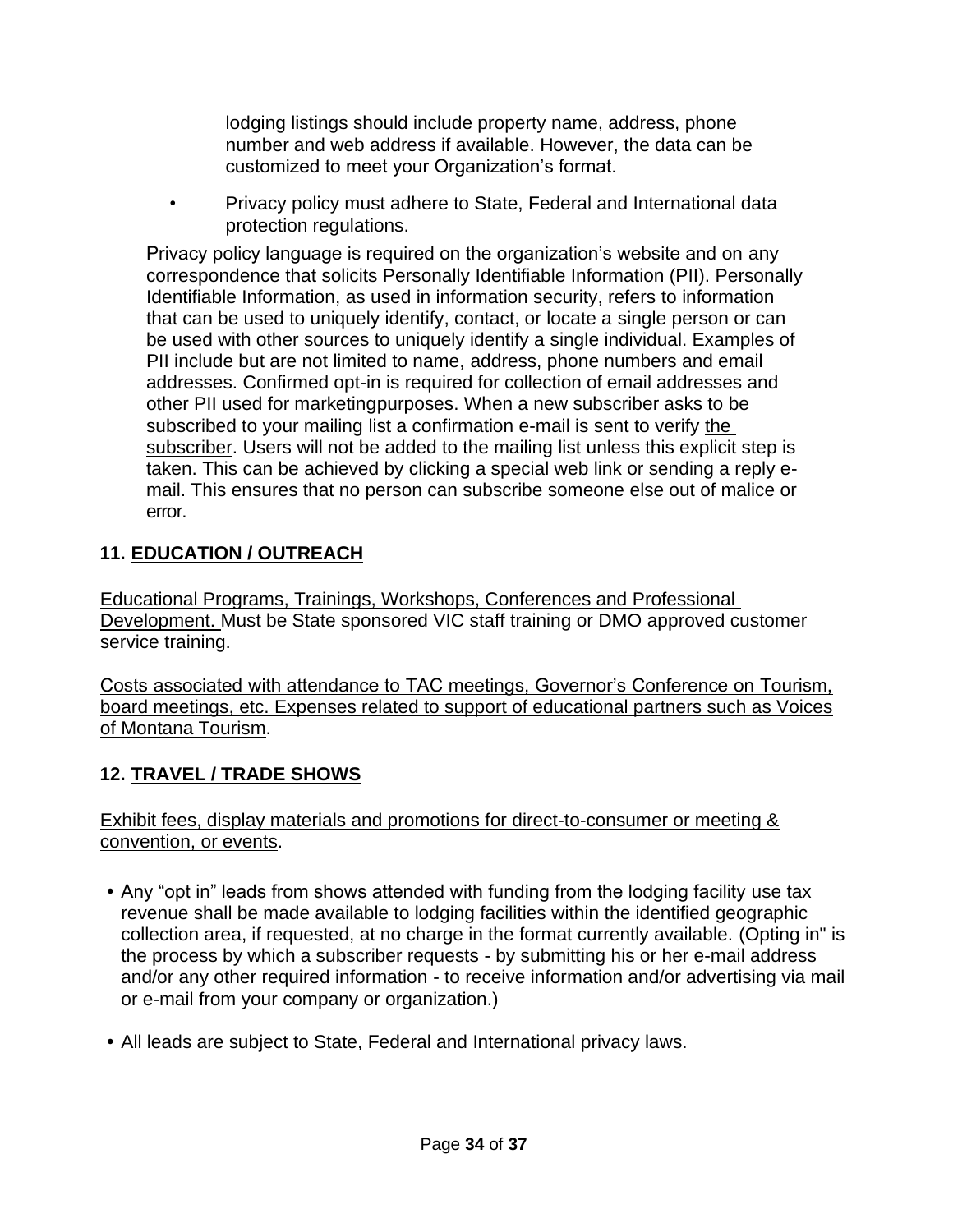### <span id="page-34-0"></span>**13. RESEARCH**

Market and industry research, data collection or analysis of information that helps you better understand the tourism economy, target audiences, trends and market forces, among other industry information. Results should guide development of DMO services, programs and/or promotions. DMOs should first reference cost-neutral sources from Montana Institute for Tourism and Recreation Research (ITRR) or Department partnerships for available data or research services.

### <span id="page-34-1"></span>**14. PRODUCT DEVELOPMENT**

Development or implementation of visitor amenities that enhance the visitor experience. Up to, but not exceeding, 35% of the organization's annual budget may be designated to this method. The DMO is to assess the community's needs to enhance the visitor experience and all projects must have DMO board approval.

- **•** Visitor Amenities include items such as VIC enhancements and improvements, visitor kiosks, visitor information, responsible recreation resources, cultural tourism, visitor signage and wayfinding, visitor amenities, visitor restroom enhancements, etc.
- **•** Visitor Amenities must be owned by a qualifying government entity, tribal government, or nonprofit organization. Funds are not to be used for major construction, utilities or underground infrastructure.

### <span id="page-34-2"></span>**15. VISITOR SERVICES**

All VICs requesting funding shall be non-profit tourism related organizations.

- Every effort should be made for the VIC to be open at peak service hours between Memorial Day and Labor Day.
- The lodging facility use tax revenue may be provided only to fund travel counselor manager/staffing.
- Requests for funding should consider visitation figures and staffing for the previous two years of operation for the months that funding is being requested.
- A job description for VIC staff should be on file at the organization.
- VIC signage shall include the words "Visitor Information."
- **E.** VIC Staffing
- **F.** Call Centers/Fulfillment
	- a) Call Center Services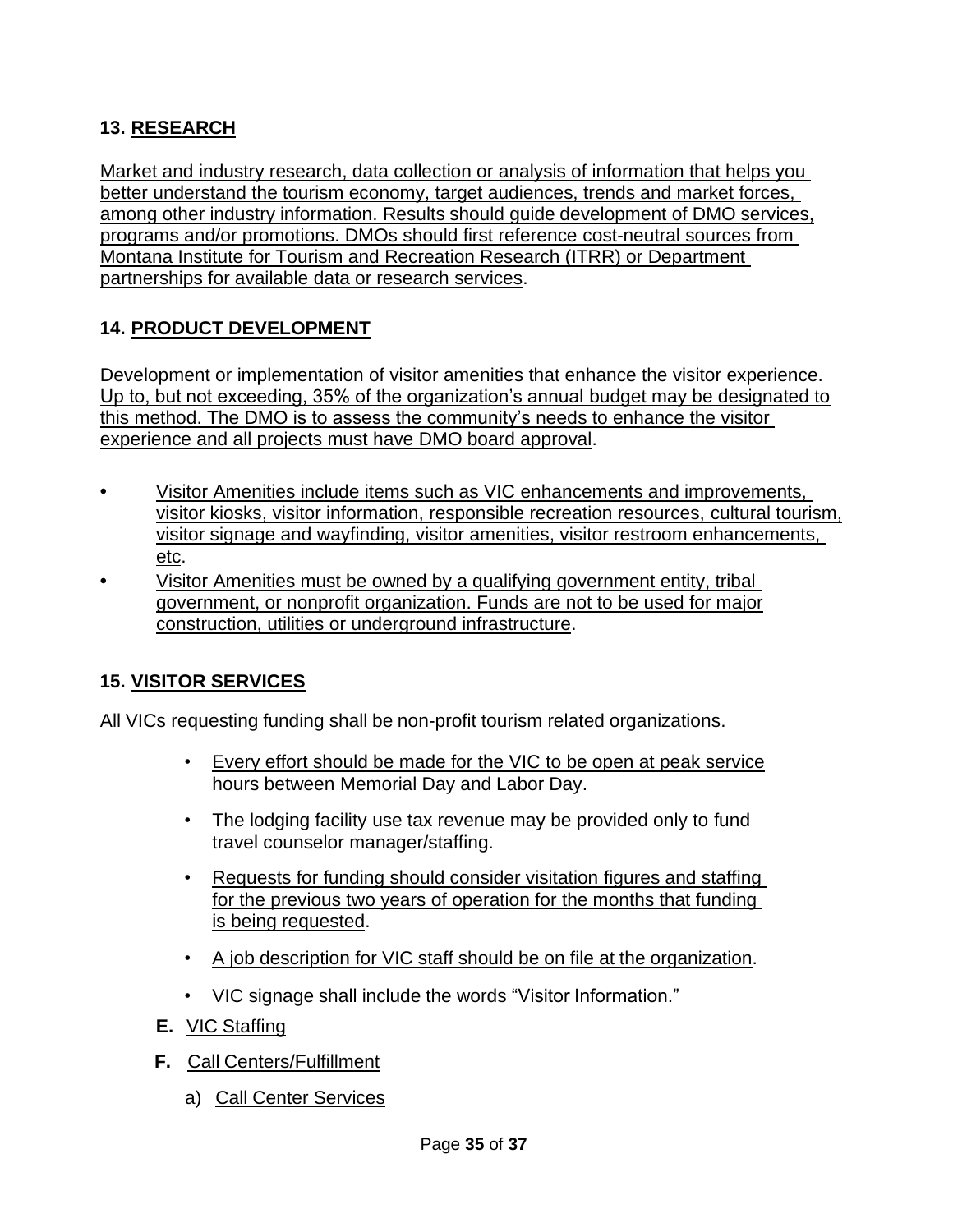- b) Postage and Distribution
- c) Print Collateral, Travel Guides (Production and Printing)
	- Print costs less than \$5,000 are exempt from bidding requirements.
	- Organizations shall include the line "Printed for free distribution" onprint publications.
	- Printing on recycled paper is encouraged.
	- To distinguish from independent publishers, it is recommended thatcopyright and the source(s) of funding for DMO publications such as Official Travel Guides be included. i.e., "2022. Printed and/or distributed with Accommodation Tax, TBID, and Resort Tax funds."
	- Montana, spelled out in its entirety, shall appear at first glance onall printed material.
	- The word Montana and locator map shall appear on Region TravelGuides in the format and style provided by the Department.
	- Organizations are encouraged to include locator maps in otherprint projects whenever possible.
	- Any printed material, which contains paid advertising, shall maintain a ratio of at least 50% or more editorial versus 50% or less advertising. Any revenue earned from ad sales on a lodging use tax funded project must first be applied towards the lodging use tax cost of that project.
	- Credit lines by publishers and printers may be included only on theinside of travel guides and the back panel of brochures. All other items are excluded.
	- Credit lines can include only the business name in a point size (font)no larger than the lodging facility use tax credit line.